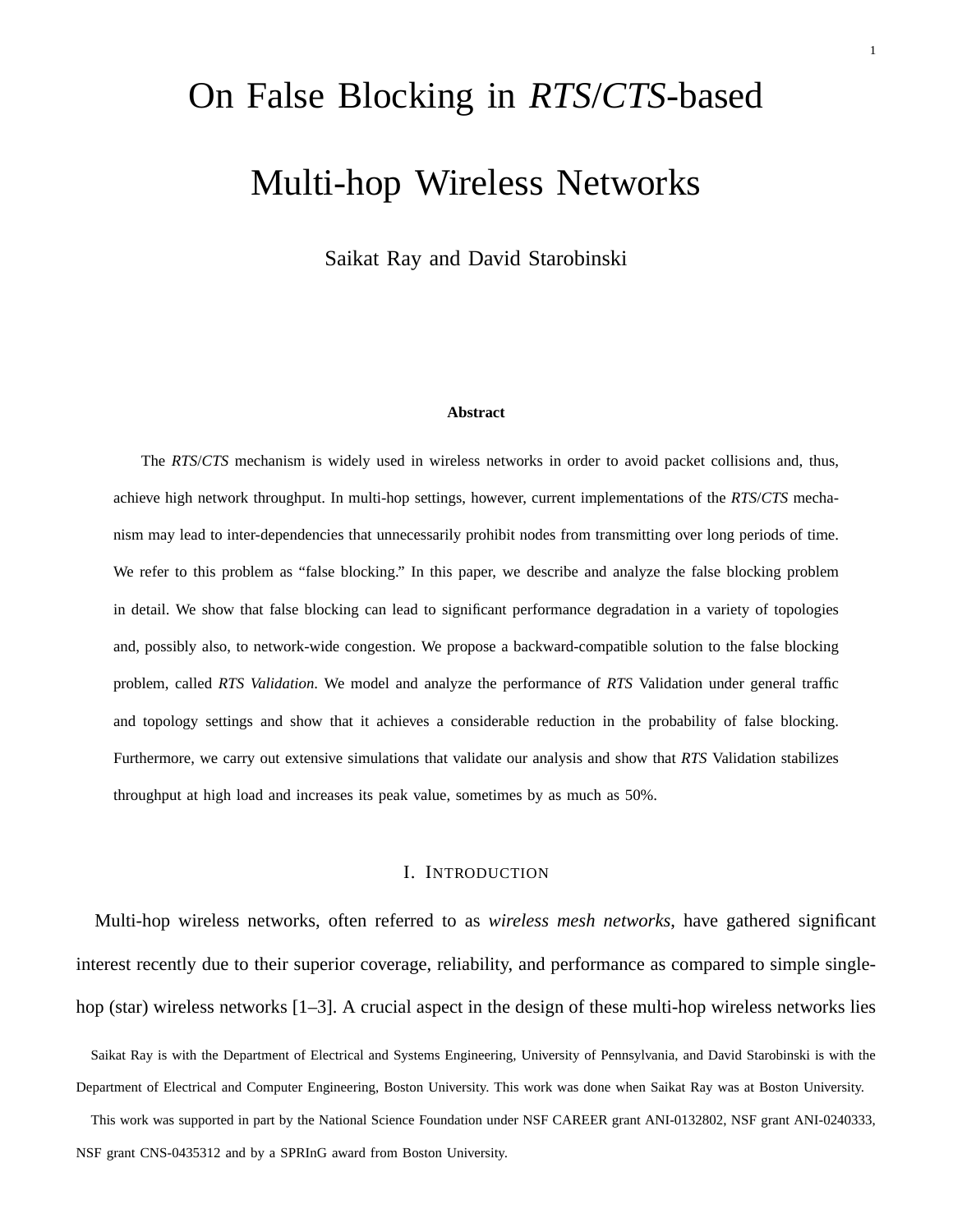

Fig. 1. Typical throughput curves.

in the medium access control (MAC) protocol technology. The Carrier Sense Multiple Access (CSMA) protocol is often chosen in practice because of its inherent simplicity and scalability. However, pure CSMA is susceptible to the well-known hidden node problem [4–6]. Hidden nodes cause costly packet collisions and thus can significantly affect network performance. In order to combat the hidden node problem, a mechanism known as *RTS*/*CTS* handshake is often implemented. For example, the *RTS*/*CTS* mechanism is supported in the IEEE 802.11 family of standards [7], as well as previously proposed MAC protocols, such as MACA [8] and MACAW [9].

From a network point of view, one of the primary reasons for using the *RTS*/*CTS* mechanism is to avoid performance degradation resulting from frequent packet collisions. Figure 1 depicts a set of conceptual "throughput versus load" curves. If the protocol is poorly designed, then the peak throughput remains significantly below the ideal throughput. In some cases, the network may even become congested where the throughput starts decreasing when the offered load exceeds a certain value, as depicted by the "Congested" curve. On the other hand, with a properly designed protocol, the throughput achieves a higher maximum value that is maintained even if the offered load becomes momentarily very high, as depicted by the "Desired" curve.

The *RTS*/*CTS* mechanism generally works well in infrastructure networks, even though it may lead to unfairness in some situations [10]. However, in the general setting of multi-hop wireless networks, current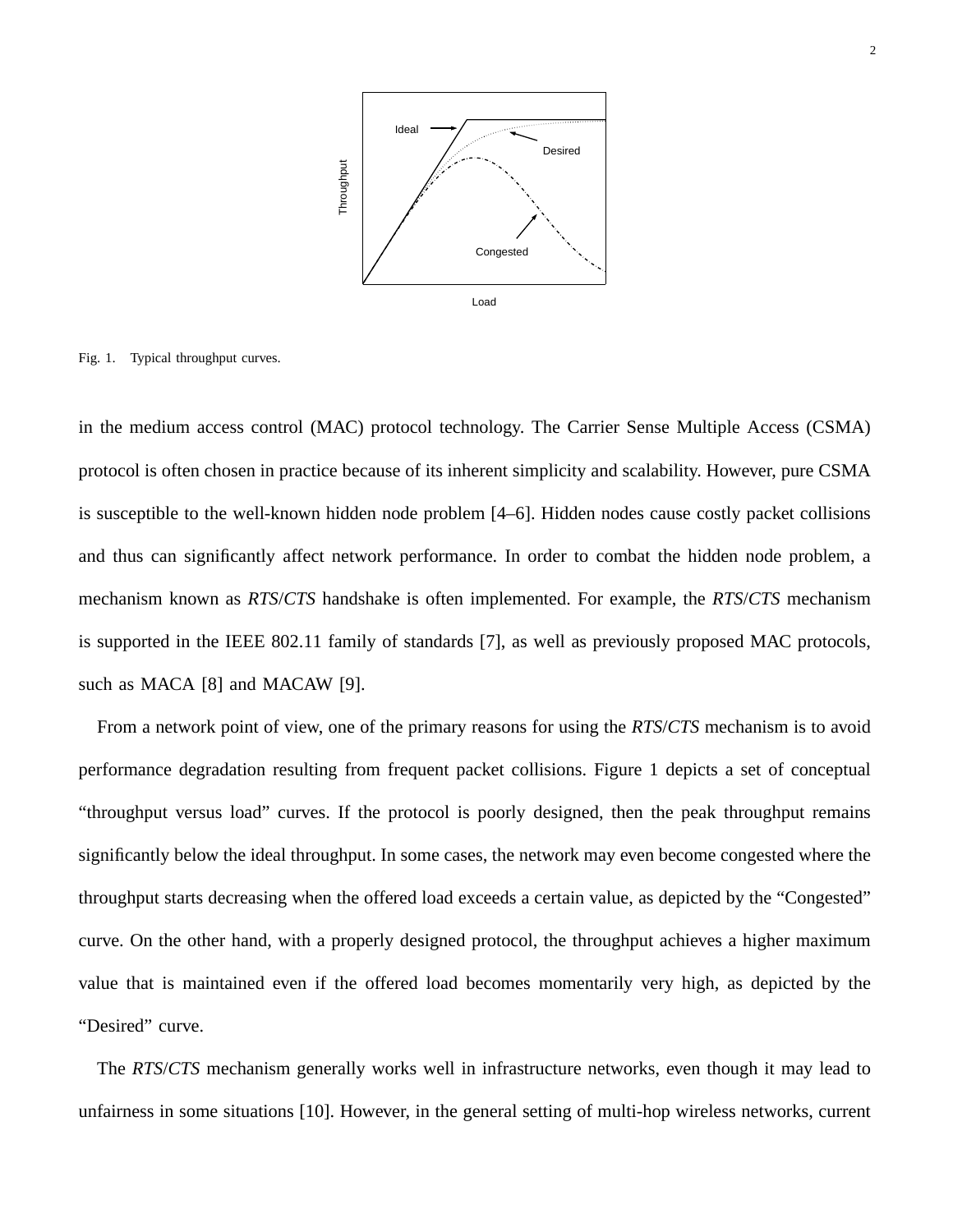implementations of the *RTS*/*CTS* mechanism may give rise to situations where a large number of nodes are unnecessarily refrained from transmitting packets for long periods of time. We refer to this problem as "false blocking". False blocking leads to performance degradation and sometimes even network-wide congestion whereby the network throughput follows the "Congested" curve shown in Figure 1 instead of the "Desired" curve. Therefore, the *RTS*/*CTS* mechanism fails to achieve its goal from a network point of view.

We note that congestion induced by the *RTS*/*CTS* mechanism is different from congestion that arises in the familiar TCP context. The latter occurs due to buffer overflow while the former is related to medium access control, i.e. *RTS*/*CTS*-induced congestion can take place even if an infinite buffer is used in every node.

In this paper, we describe and analyze in detail the false blocking phenomenon in multi-hop wireless LANs. We first explain the cause of false blocking which is due to the fact that any node that receives an *RTS* packet defers its transmission for an entire *DATA* packet transmission period without inquiring whether the *DATA* transmission is actually taking place. We present plausible scenarios where false blocking can affect a large number of nodes in the network and create situations akin to deadlocks, via a cascading effect.

Next, we discuss several approaches for mitigating the false blocking problem including our proposed solution, called *RTS* Validation. A node employing *RTS* Validation uses carrier sensing over a short period of time to decide whether it should defer or not after overhearing an *RTS* packet. This method drastically reduces the average length of a false blocking period, namely the period of time a node is unnecessarily prohibited from transmitting. We note that a method resembling *RTS* Validation is included in the IEEE 802.11 standard, as an optional feature [7, Section 9.2.5.4]. However, as we elaborate in Section IV-C, this optional feature is ineffective in multihop settings, precisely where the false blocking problem is most severe.

To demonstrate the effectiveness of the *RTS* Validation method, we introduce a continuous-time Markov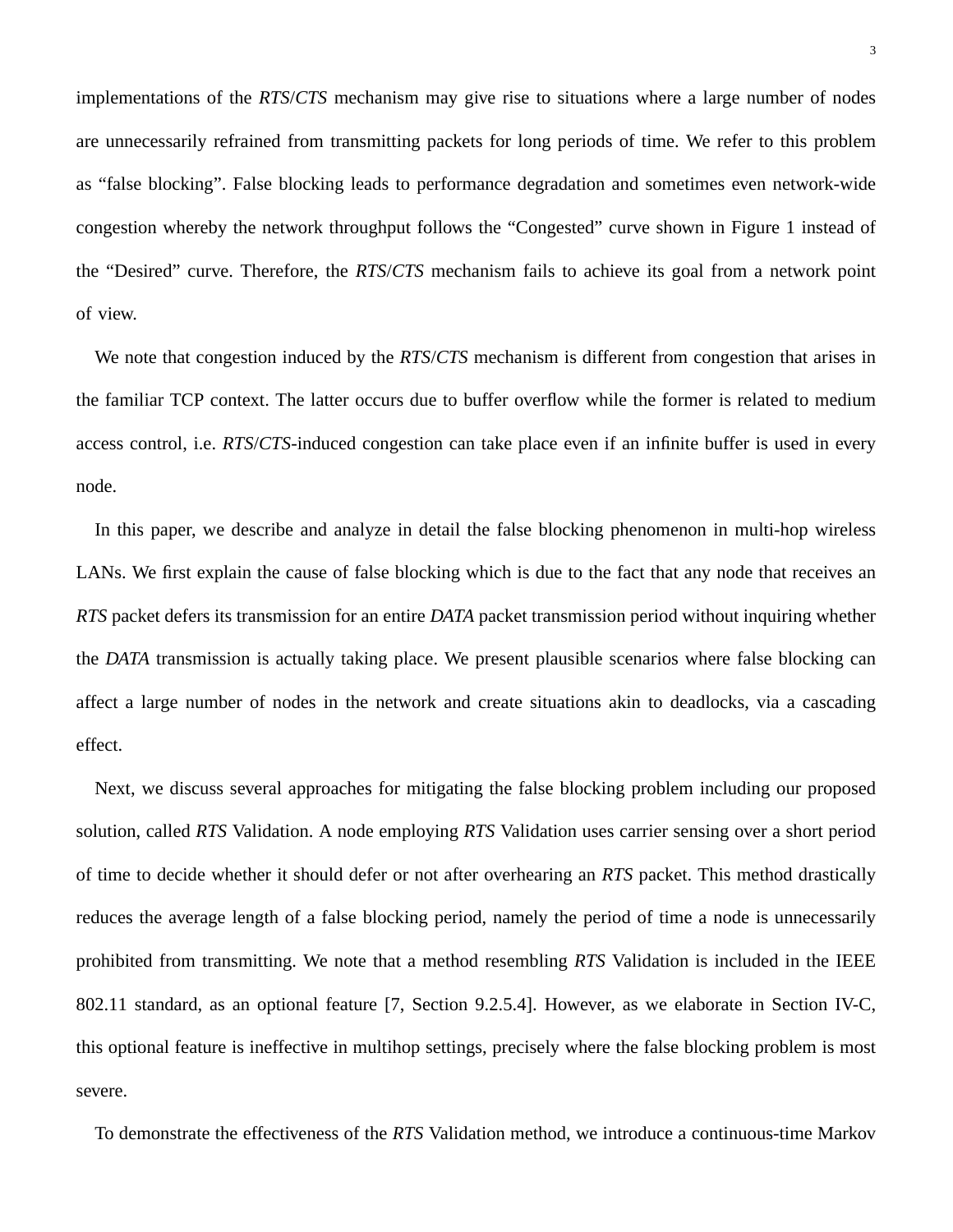Chain (CTMC) model to analyze its performance in a general network setting. The analysis reveals that the probability that multiple nodes in the network are simultaneously false blocked decreases at least linearly fast (and in many cases much faster) as the false blocking period is shortened. This result holds for *arbitrary* topology networks and general Markovian traffic patterns.

We perform extensive Matlab simulations of our Markov chain model as well as NS [11] simulations of IEEE 802.11 networks, under various topology and parameter settings. These simulations show that our Markov chain model predicts well the general behavior of IEEE 802.11 networks. More importantly, they confirm the extent of the false blocking problem in these networks. They also show the effectiveness of our *RTS* Validation method in addressing this problem as well as it superiority over alternative mitigating approaches. In particular, our simulations show increase in network throughput of as much as 50% in some cases as well as significant delay reduction, as a result of implementing the *RTS* Validation scheme.

The rest of the paper is organized as follows. We discuss related work Section II. In Section III, the false blocking problem is described in detail. Next, Section IV describes several techniques to mitigate the impact of the false blocking problem. This section includes the description of our proposed solution, the *RTS* Validation mechanism. Section V is devoted to a mathematical analysis of *RTS* Validation. Detailed simulation results studying the effect of *RTS* Validation on network performance are presented in Section VI. Finally, in Section VII, we conclude the paper.

# II. RELATED WORK

The Carrier Sense Multiple Access (CSMA) protocol was proposed in [12]. The susceptibility of CSMA to the hidden node problem was noted in [4], where the authors proposed a solution called Busytone Multiple Access (BTMA) protocol. To mitigate the hidden node problem with half-duplex radios, the Multiple Access with Collision Avoidance (MACA) protocol was proposed in [8]. MACA uses the *RTS*/*CTS* mechanism to avoid the hidden node problem, but does not include any positive acknowledgment to ensuring the integrity of the *DATA* transmission. A positive acknowledgment scheme was added in the MACAW protocol [9]. The MACAW protocol also requires nodes to send a packet called *DATA*-Send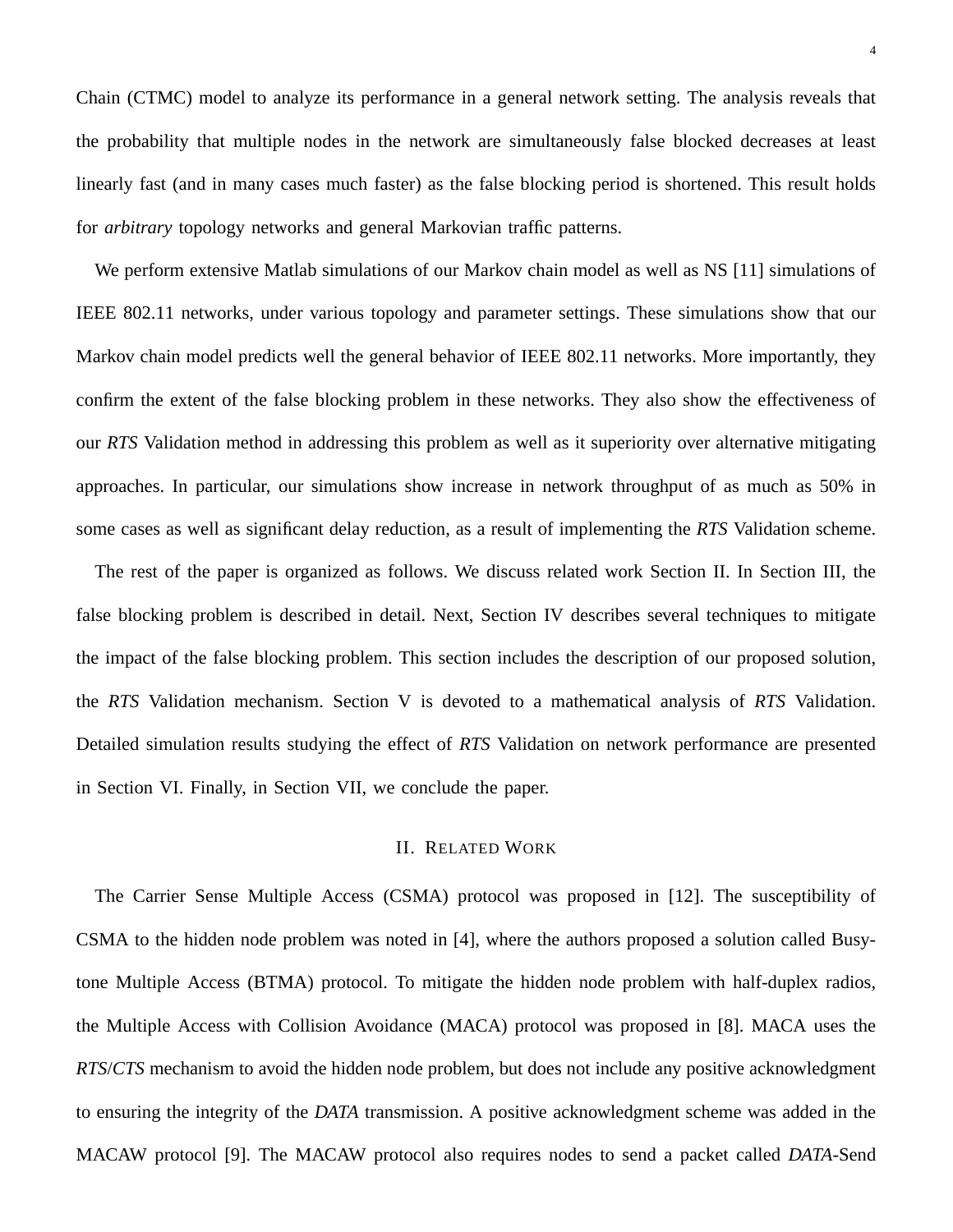(DS) to indicate that a *DATA* packet transmission is about to begin, however this mechanism is not part of the IEEE 802.11 standard.

We note that in a general multi-hop network, the *RTS*/*CTS* mechanism cannot completely eliminate *DATA* packet collisions, due to the masked node problem [13]. This is true even under idealized conditions such as negligible control packet size, negligible propagation delay, and identical interference and packet sensing ranges. Nevertheless, the *RTS*/*CTS* mechanism greatly mitigates the hidden node problem and therefore its deployment is generally desirable (this observation is confirmed by our simulations in Section VI-B.2).

Blocking in wireless network (cf. Section III-B) is discussed in [14], but that work does not mention the more severe false blocking problem (cf. Section III-C) which was first described in our preliminary work [15]. The present work significantly adds to [15] by providing (i) a rigorous analysis of the *RTS* Validation mechanism; (ii) detailed description and comparison with other techniques for mitigating the false blocking problem; and (iii) extensive Matlab and NS simulations comparing the performance of various IEEE 802.11 networks with and without use of the *RTS* Validation method.

Several recent publications have built upon [15]. For instance, references [16] and [17] propose new MAC protocols in order to overcome the false blocking problem in sensor networks and wireless LANs, respectively, and the work in [18] describes how false blocking can be used to mount a denial of service attack.

# III. THE FALSE BLOCKING PROBLEM

# *A. Background*

We first briefly review salient features of the IEEE 802.11 Wireless LAN protocol that are most relevant to the rest of this paper. The protocol is described in detail in [7].

To mitigate the hidden node problem, the IEEE 802.11 MAC protocol supports the *RTS*/*CTS* access control method, which is illustrated in Fig. 2. When node  $B$  wants to send a packet to node  $C$ , it initially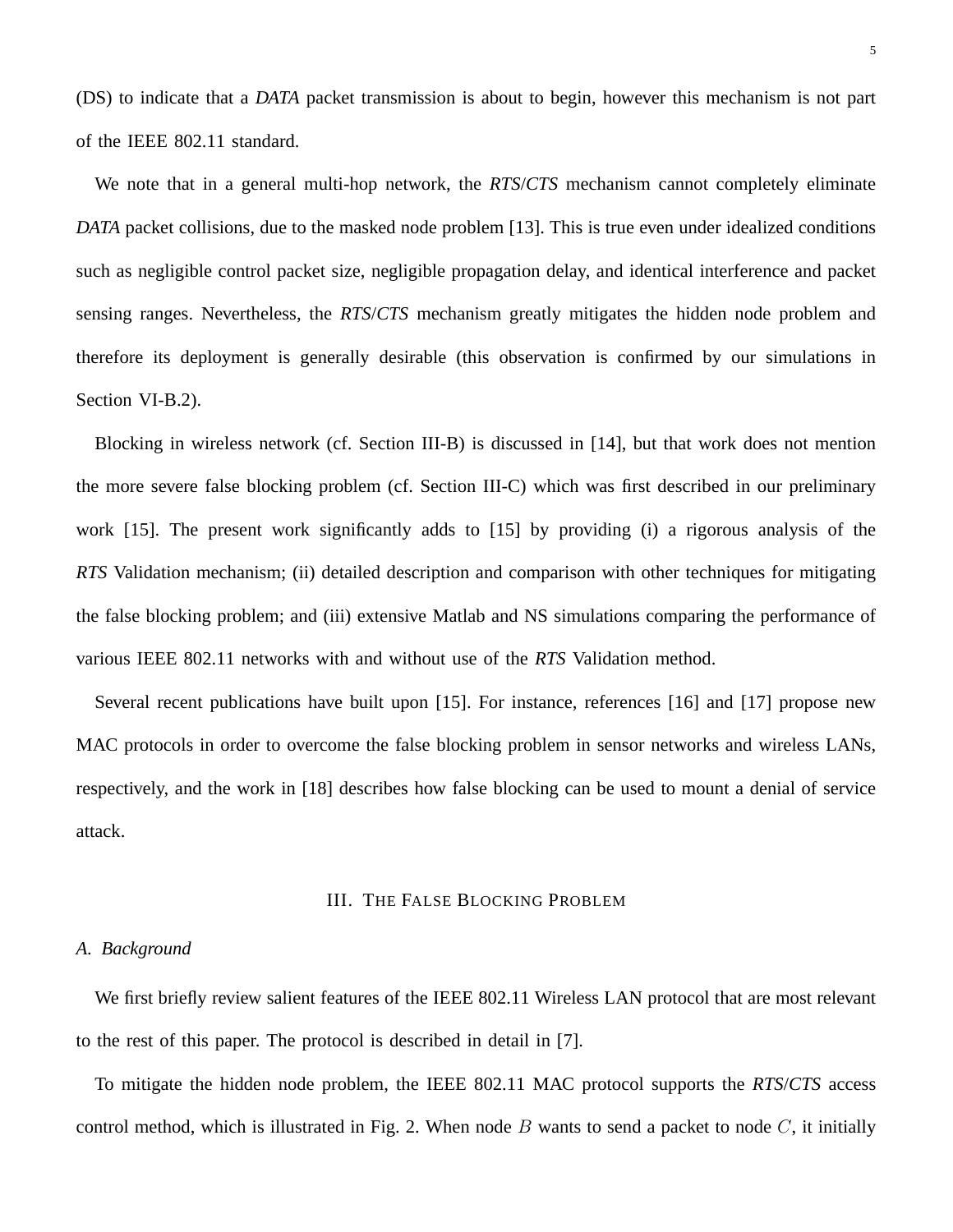

Fig. 2. The *RTS*/*CTS* mechanism. The circles depict the range of the nodes. The lower half depicts the time-line. The dark bars below node C and D indicate their blocking duration.

sends a small packet called *Request-to-Send* (RTS). Upon correctly receiving the *RTS*, node C responds with another small packet called *Clear-to-Send* (*CTS*). After receiving the *CTS*, node B sends its *DATA* packet to node C. If node C receives the *DATA* packet correctly, it sends an *ACK* back to node B. Other than the source and destination, any node that hears an *RTS* or a *CTS* is prohibited from transmitting any signal for a period that is encoded in the *duration* field of the *RTS* and *CTS*. The duration fields in *RTS* and *CTS* packets are set such that nodes B and C will be able to complete their communication within the prohibited period. Each node maintains the deferral periods by an indicator of time called the Network Allocation Vector (NAV). The NAV may be thought of as a counter, which counts down to zero at a uniform rate with nonzero value of NAV indicating prohibited period [7, Section 9.2.1]. Assuming control packets are correctly received by all the nodes, the *RTS*/*CTS* mechanism solves the hidden node problem in the topology of Fig. 2, since node D is notified by a *CTS* when node B initiates a transmission.

If no *CTS* arrives in response to a *RTS* or no *ACK* arrives in response to a *DATA* packet, a sender enters an exponential backoff and retransmits after a backoff interval. The backoff interval after the  $j$ th attempt  $(j = 0, 1, ...)$  is set to  $k \times 20\mu s$ , where the integer k is chosen uniformly at random from the values  $(0, 1, \ldots, \min\{2^{j+5}, \text{CW\_MAX}\})$ . The constant CW\_MAX is set to 1024. The parameters SHORT RETRY LIMIT and LONG RETRY LIMIT limit the maximum number of successive *RTS* and *DATA* retransmissions, respectively (assuming that the length of *DATA* packets exceeds the value of the *RTS*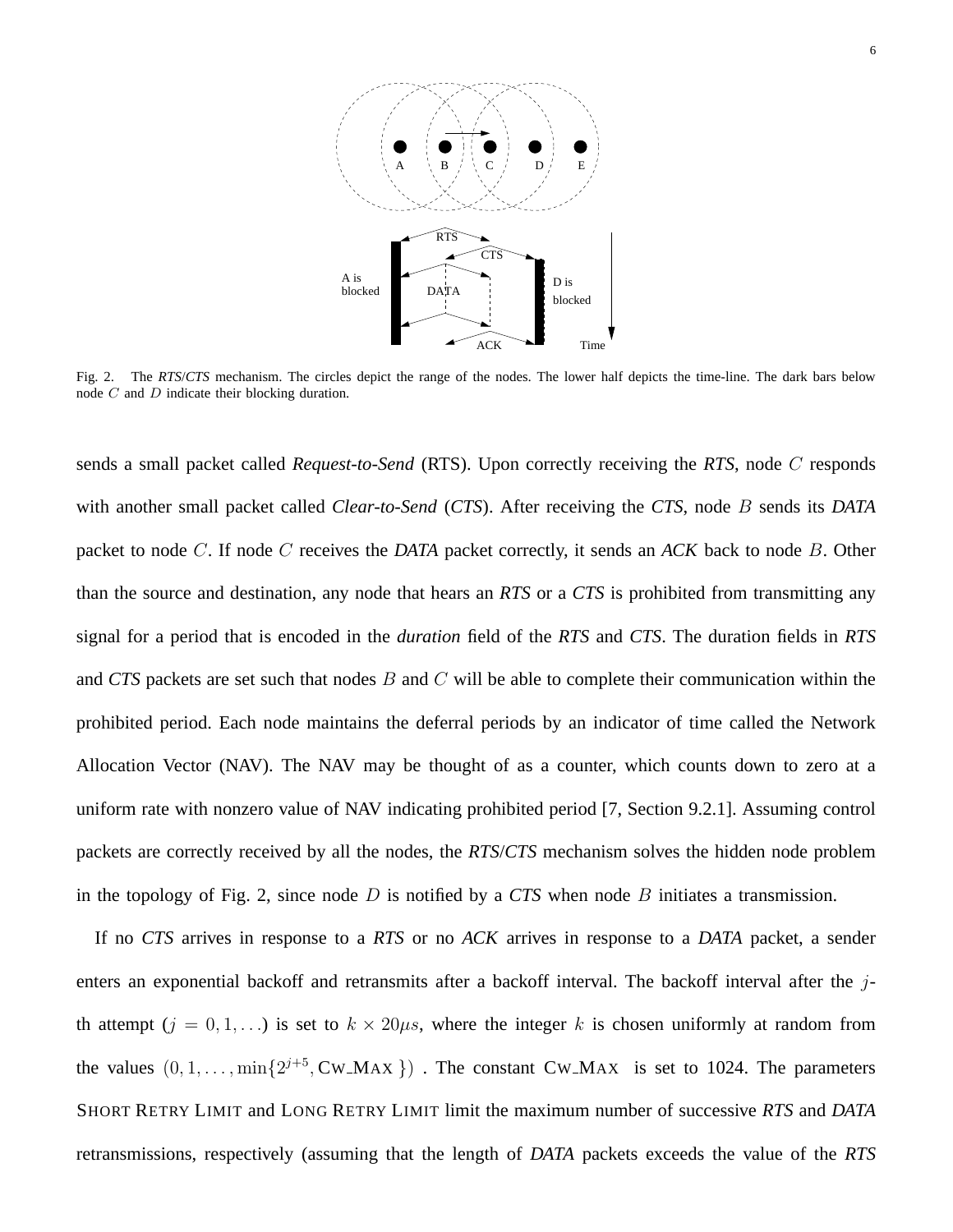

Fig. 3. Blocking Problem. Node  $C$  is blocked due to the communication between node  $A$  and node  $B$ . Therefore, node D does not get any response to the *RTS* packets it sends and enters backoff.

![](_page_6_Figure_3.jpeg)

Fig. 4. False blocking problem. Node  $E$  is unnecessarily blocked because of node D's *RTS*. Therefore, node F does not get any response to its *RTS*, which in turn blocks node G and so on.

Threshold parameter [7]).

#### *B. Blocking*

We define a node to be *blocked* if it is prohibited from transmitting at a given instant. In particular, any node that hears an *RTS* or a *CTS* packet, but is not the destination of that packet, becomes blocked. A blocked node cannot reply to *RTS* packets sent to it. The *RTS* sender, however, interprets the lack of response as a channel contention and enters backoff. We refer to this problem as the *blocking problem*.

Fig. 3 describes the blocking problem. In this figure, node B transmits a packet to node A. Node  $C$ receives both *RTS* and *CTS* packets and therefore remains prohibited from transmitting. When the communication between node B and node A is going on, node D sends an *RTS* to node C. Since node C is blocked, it cannot respond with a *CTS*. Therefore, node D does not get any response and enters backoff.

In [14], the author briefly describes this problem where it is termed as *hidden receiver* and *exposed receiver* problem. However, the blocked node need not be a hidden or an exposed node. For example, in Fig. 4, node C receives both *RTS* and *CTS* and is therefore neither a hidden nor an exposed node. Therefore, we prefer to call this problem the blocking problem.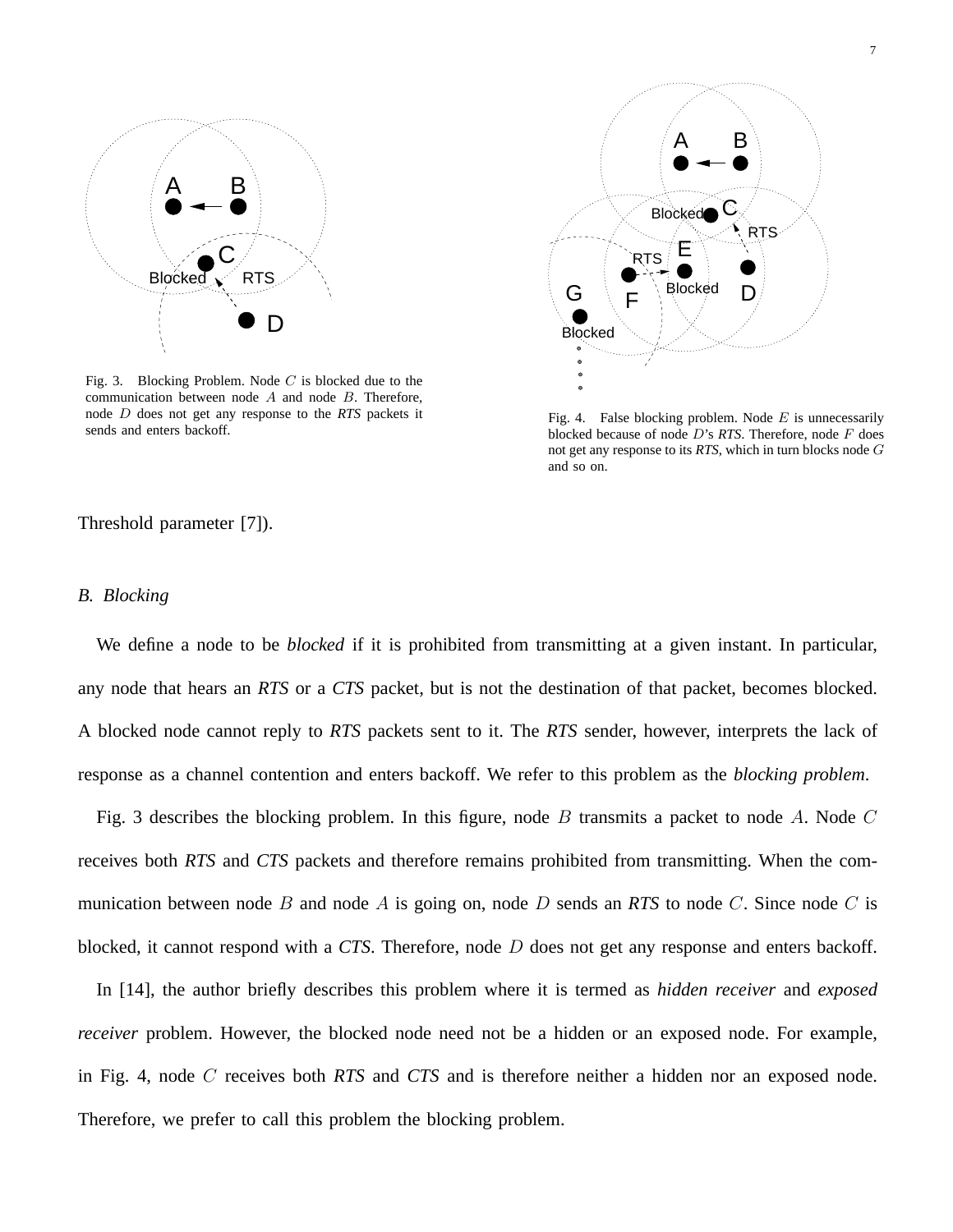# *C. False Blocking*

In IEEE 802.11, any node that receives an *RTS* packet becomes blocked in order to protect the *ACK* packet that the *RTS*-sender is supposed to receive. However, due to this rule, a nearby node may get false blocked, i.e. it may become prohibited from transmitting even if no other node is actually transmitting. Specifically, an *RTS* packet destined to a blocked node forces every other node that receives the *RTS* to inhibit itself even though the blocked destination does not respond and thus no *DATA* packet transmission takes place. We call this problem the *false blocking problem*. Fig. 4 illustrates the problem. In this figure, node B is sending a packet to node A and therefore node C is blocked. While node C is blocked, node D sends *RTS* packets to node C, but node C does not respond. However, node E receives the *RTS* packets and prohibits itself from transmitting. Node  $E$  is therefore false blocked.

The simple blocking problem is localized to the neighbors of the blocked node and thus has a limited impact on the network performance. False blocking, however, may *propagate* through the network, i.e. one node may become false blocked due to a node that itself is false blocked. Therefore, false blocking may affect network performance severely.

Fig. 4 shows a scenario of the propagation of false blocking. As in the previous example, node  $E$  is false blocked. Now, node F sends an *RTS* packet to node E and does not get any response. Therefore, node F goes into backoff. However, the *RTS* packet sent by node F blocks node G and so on. Note that a blocked node remains blocked for slightly longer than a *DATA* packet transmission time (see Fig. 2). Therefore, the likelihood that a node tries to communicate with a blocked node is non-negligible, especially at high network load.

In the rest of this paper, we will use the terms *false RTS* to specify that the *RTS* was sent to a blocked node and *false blocking period* to denote the duration of time a node blocks itself after overhearing a false *RTS*.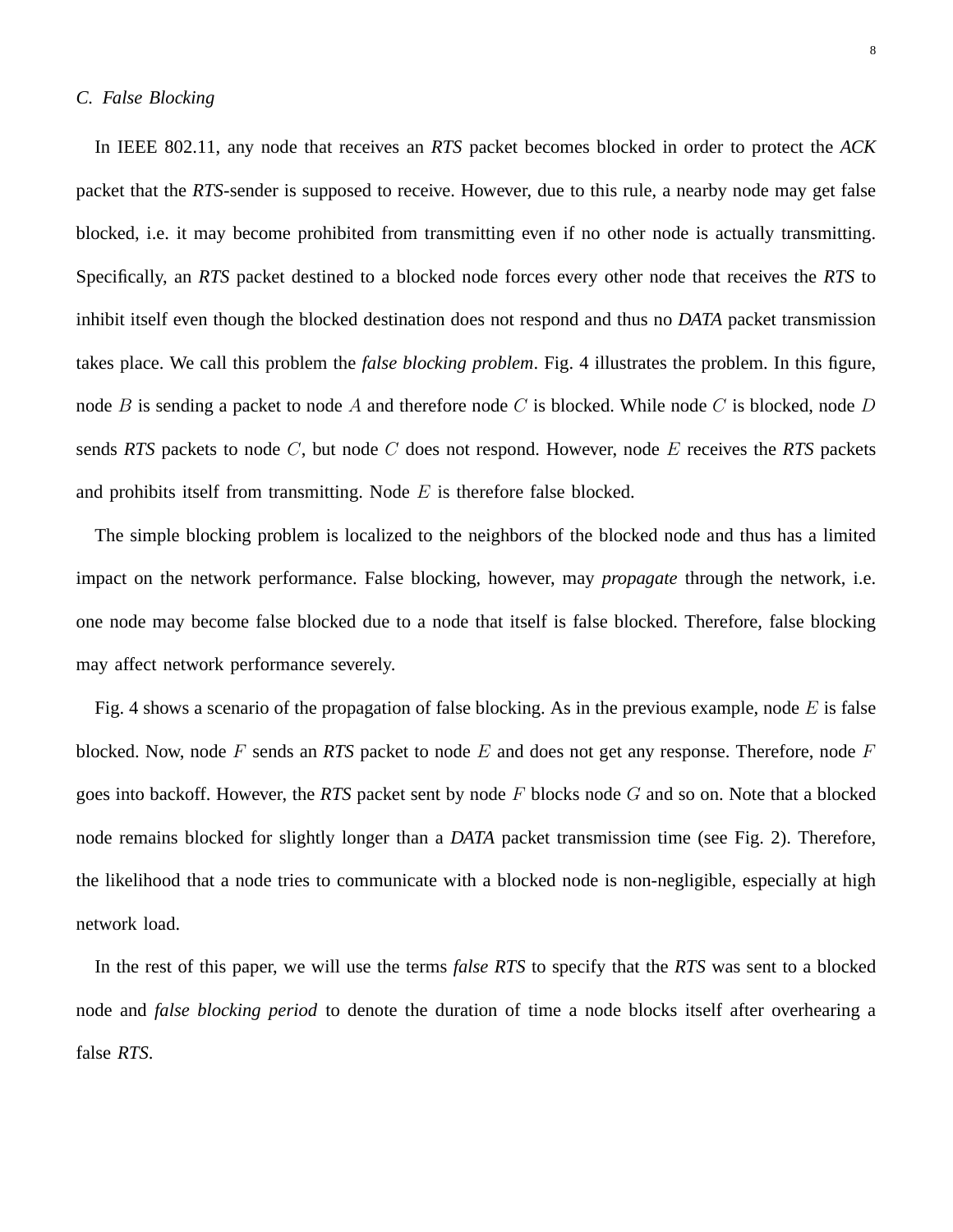![](_page_8_Figure_0.jpeg)

Fig. 5. Pseudo-Deadlock. Initially node  $A$  receives a packet from node  $G$ . This transmission creates the sequence of blocked and deferring nodes {F, E, D, C}. After G's transmission is over, node A transmits an *RTS* packet to node B. However, node C's *RTS* sent to node D blocks node B while node A receives packet from node G, therefore, node A does not get response to its *RTS*. Now, every node tries to transmit to a blocked node and a deadlock occurs.

# *D. Pseudo-Deadlock*

The false blocking problem may not only propagate through a network, but also give rise to deadlock situations, at least temporarily. Once such a deadlock takes place, the throughput of the nodes involved in the deadlock goes down to zero. This deadlock, however, may eventually be broken if packets are dropped after a certain number of attempts. Therefore, we refer to this situation as a *pseudo-deadlock*.

A pseudo-deadlock occurs when the propagation of false blocking takes place along a "circular" path. Fig. 5(a) depicts such a situation. In this figure, node A initially receives a packet from node G. Node  $F$ is blocked during this time because node  $A$  is receiving. So, node  $E$  does not get any response to the *RTS* packets it sends to node F. Node E's *RTS* packets, however, force node D into false blocking. Subsequently, node C does not get any response to the *RTS* packets sent to node D and, therefore, goes into a deferral period. Node B, however, receives node C's *RTS* packets and therefore gets blocked.

Now, node A, after receiving the packet from node  $G$ , wishes to communicate to node  $B$ . But, when node A sends an *RTS* to node B, node B is already blocked and so node A does not get any response. Node A's *RTS* blocks node F, though. So, when node E sends its next *RTS*, it again receives no reply. At this moment, in the cycle  $\{A, B, C, D, E, F, A\}$ , every second node  $\{A, C, E\}$  is sending *RTS* to the next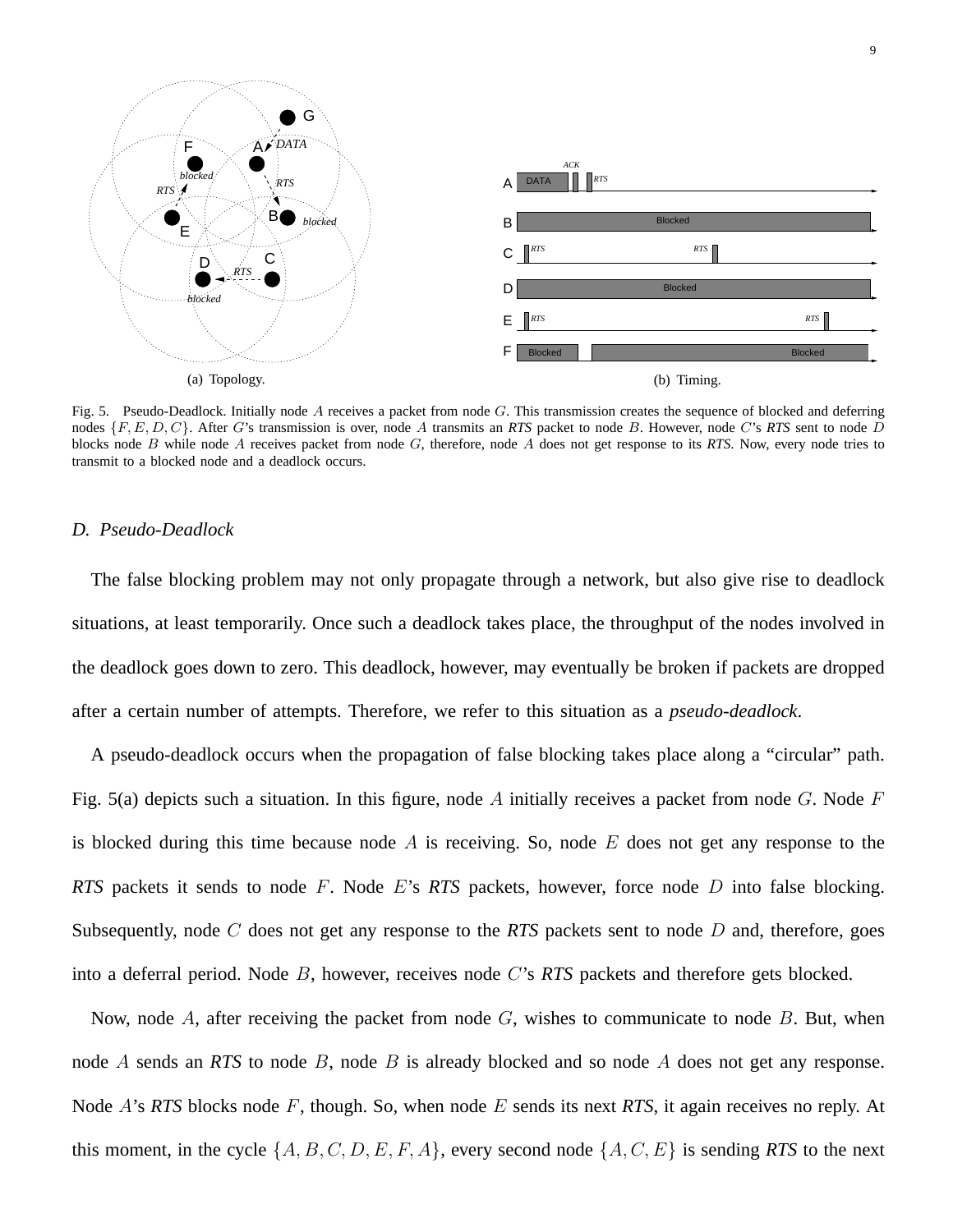node {B, D, F}, which is already blocked and due to this *RTS*, the previous node gets blocked. As long as the blocking period for a node that receives an *RTS* is greater than the maximum time gap between two *RTS* packets during retries, the nodes cannot come out of this situation and, therefore, this is a deadlock. Fig. 5(b) shows the timings of each packet.

In the usual situation, one of the nodes will drop its packet after a certain number of retries and the deadlock will be broken. However, if each node needs to send several packets to the same destination (that may originate from a higher layer protocol), then the deadlock may persist for a long period of time.

#### IV. MITIGATION TECHNIQUES

In this section, we present several approaches for mitigating the false blocking problem. The first approach, described in section IV-A, makes use of explicit notifications. Unfortunately, this approach is not backward-compatible with the current IEEE 802.11 standard. The next approach, described in Section IV-B, relies on increasing the length of backoff intervals. This approach helps somewhat in mitigating the problem, but is not fully effective. Our proposed solution is presented in section IV-C, where an *RTS* is validated using carrier sensing, making it both effective and backward compatible.

# *A. Auxiliary Control Packets*

False blocking is a consequence of the fact that every node that receives an *RTS* inhibits itself from transmitting, even if the *RTS* was false. Therefore, the most obvious way of mitigating the false blocking problem is to explicitly notify the neighbors whether the *RTS* was false or not. This way, the neighbors can safely ignore a false *RTS*. This can be done by sending additional packets. For example, in the MACAW [9] protocol, a packet called *DATA-Send* (DS) is sent when a node receives *CTS* in response to an *RTS*. Thus, the neighboring nodes block themselves only when they hear the DS packet. In a complementary approach, a *Negative CTS* (NCTS) packet is sent by the *RTS* sender when it does not receive a *CTS* reply [14]. The main drawback of such approaches is that they break compatibility with legacy protocols and require additional system resources for transmitting auxiliary packets.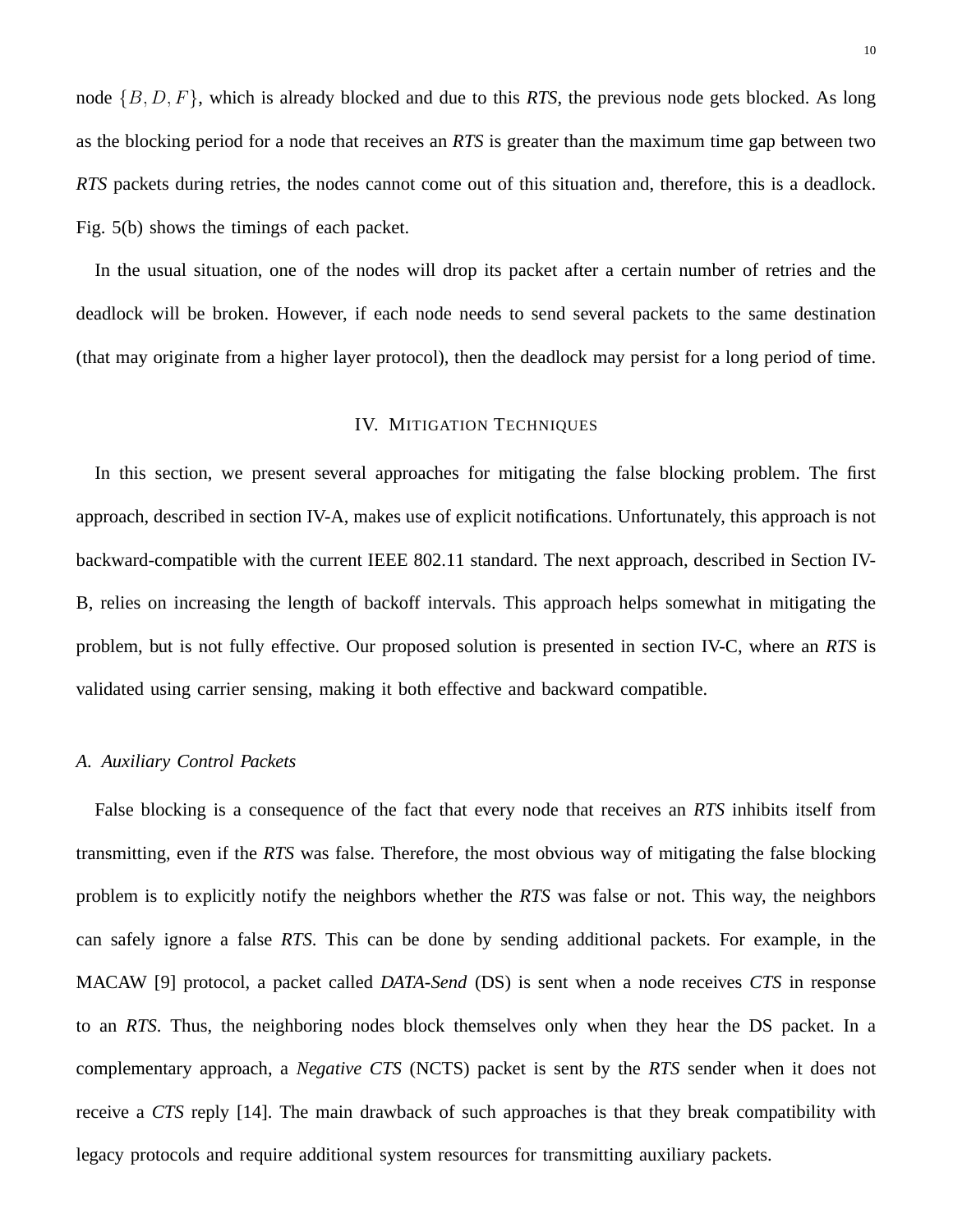![](_page_10_Figure_0.jpeg)

Fig. 6. Continuous blocking due to closely spaced *RTS* packets.

#### *B. Increasing Backoff Intervals*

As observed earlier, the false blocking problem is exacerbated when the gap between successive RTS retransmissions is too short. For example, consider nodes  $D$  and  $E$  in the scenario of Fig. 4 and suppose node E receives an *RTS* at time  $t = t_0$  and blocks itself until time  $t = t_2$ , as shown in Fig. 6. If the next *RTS* sent by node D reaches node E at time  $t = t_1 < t_2$ , then node E blocks itself until  $t = t_3$ . Thus, in this example node E remains continuously blocked for a period that is considerably larger than a *DATA* packet transmission time.

This problem can be mitigated by making sure that gaps between *RTS* retries are longer than a *DATA* packet transmission. In IEEE 802.11 protocol, this can be achieved by setting the SHORT RETRY LIMIT parameter to a large value, which increases the maximum allowable number of *RTS* retries and backoff times between them. However, the false blocking period is still at least as long as the transmission time of a *DATA* packet. Thus the extent of recovery achievable with this approach is limited, as pointed out by our simulation results presented in the sequel.

# *C. RTS Validation*

When a node receives a false *RTS*, then the corresponding *DATA* packet transmission does not take place while the node defers. Therefore, if a node assesses the channel to be idle during the expected *DATA* packet transmission period following an *RTS*, then the node must be false blocked.

Our proposed solution of the false blocking problem, called *RTS Validation*, is based on this observation. A node that uses *RTS* Validation, upon overhearing an *RTS* packet, defers until the corresponding *DATA* packet transmission is expected to begin and then assesses the state of the channel. If the channel is found idle, then it defers no longer, otherwise it continues deferral. Specifically, when a node receives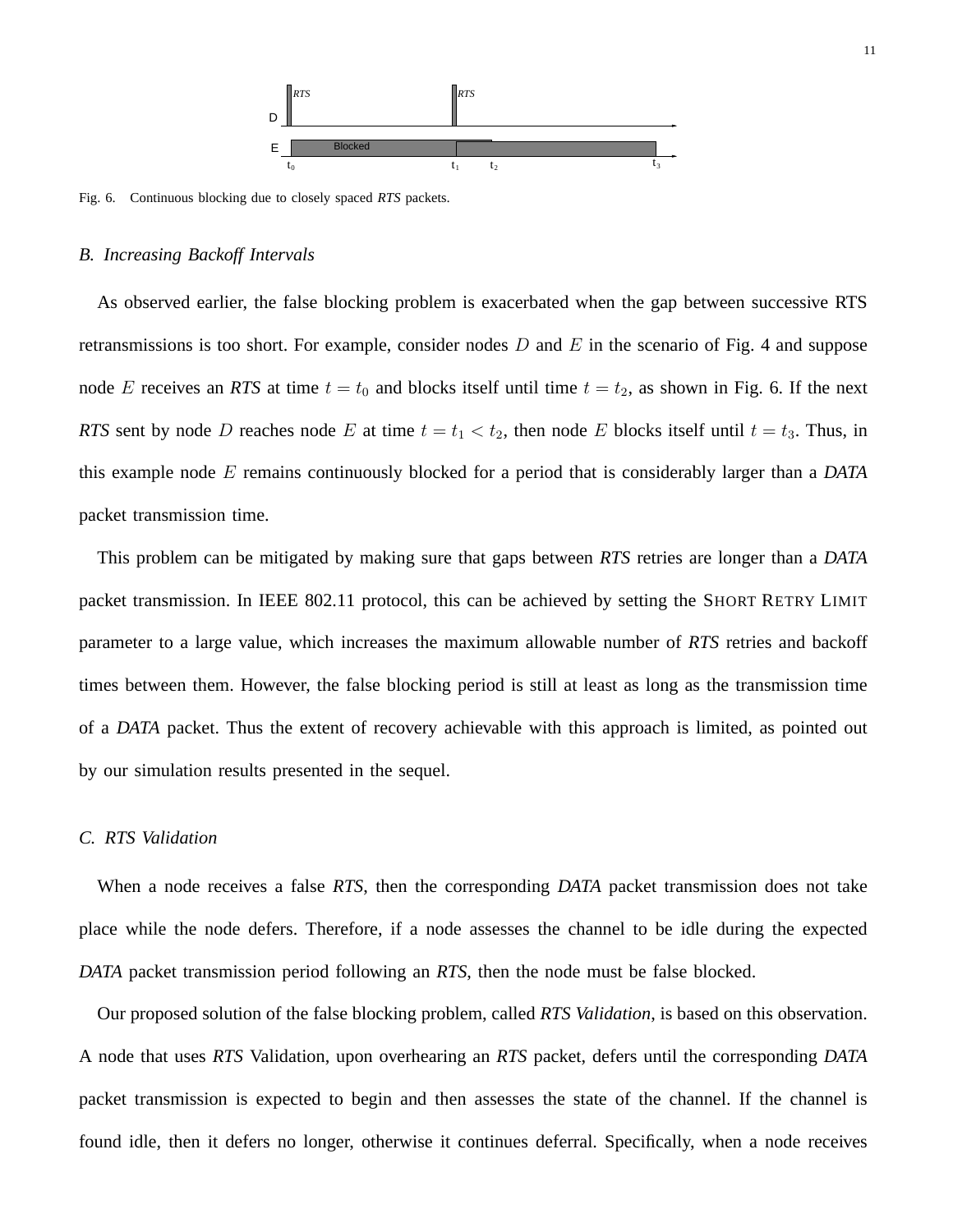![](_page_11_Figure_0.jpeg)

(a) The node senses busy channel following *RTS* Defer Time and therefore continues deferral. The node assesses idle channel following *RTS* Defer Time and therefore defers no longer.

Fig. 7. *RTS* Validation Mechanism.

![](_page_11_Figure_3.jpeg)

Fig. 8. Example scenario where the optional feature of the IEEE 802.11 standard may lead to a packet collision.

an *RTS* that is not destined for itself, it defers for next *RTS Defer Time*. The *RTS Defer Time* is set as small as possible so that the *DATA* packet transmission is expected to begin at the end of this period, with allowances for various propagation delays. After this deferral period, the node assesses the channel for next *Clear Channel Assessment Time* (CCA TIME) while continuing deferring (The CCA TIME is the time required to assess the state of the channel [7]). If the channel is assessed to be busy, the node defers for an additional period so that the total deferral time equals to *Requested Defer Time*, the duration of deferral requested by the *RTS*; otherwise it defers no longer. Fig. 7 explains the proposed rule.

With *RTS* Validation, the nodes that receive an *RTS* destined to a blocked node ignore the *RTS* when the channel is assessed idle. Since *RTS Defer Time* and CCA Time are generally much smaller than the *Requested Defer Time*, the likelihood of propagation of false blocking greatly reduces when *RTS* Validation is used. Note, however, that the *RTS* Validation mechanism may decide to defer even if the corresponding *DATA* packet transmission did not begin if it assesses the channel to be busy because of other transmissions.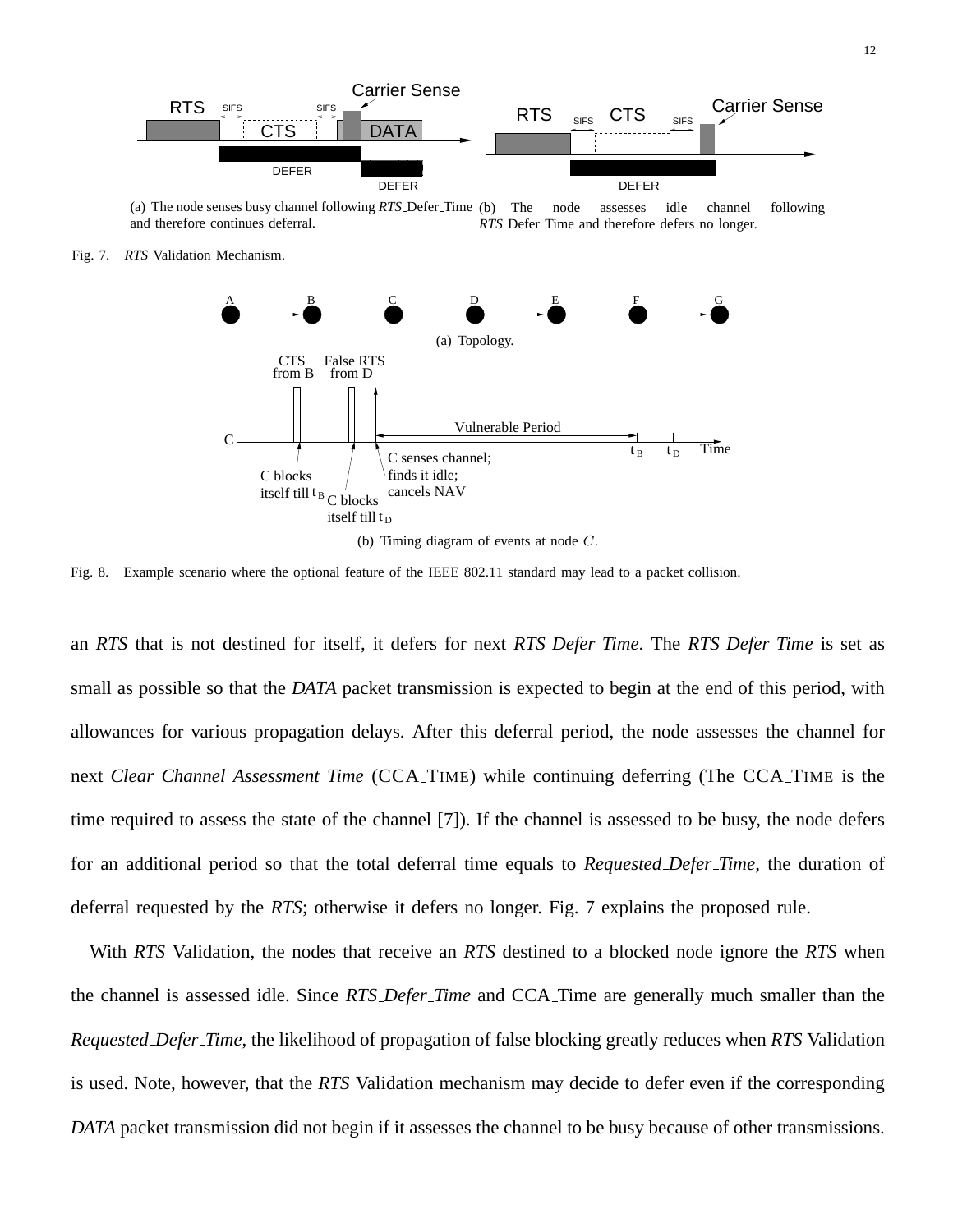The IEEE 802.11 standard includes an *optional* feature that resembles *RTS* Validation, but does not effectively address the false blocking problem. This feature permits a node to *reset* its NAV if an *RTS* was *the most recent basis* for updating its NAV and no packet reception starts at  $(2 \times SIFS\_TIME)$  +  $(CTS\_TIME) + (2 \times SLOT\_TIME)$  after the reception of the *RTS* (i.e., when the corresponding *DATA* packet was supposed to start) [7, Section 9.2.5.4]. This mechanism works well in single-hop topologies. For instance, it prevents nodes from being unnecessarily blocked in cases where an *RTS* or a *CTS* is dropped by the intended recipient, e.g., due to bit errors. In multihop settings, however, this optional feature may erroneously allow nodes to transmit and cause packet collisions. For a simple example, consider the linear topology of seven nodes shown in Fig. 8(a). Suppose node  $\Lambda$  starts transmitting an *RTS* to node *B* at time  $t_0 = 0$ . Node *B* successfully receives the *RTS* and replies with a *CTS*. At time  $t_1$  = RTS\_TIME + SIFS\_TIME + CTS\_TIME, node C hears the CTS sent by node B and advances its NAV to time  $t_B$  (cf. Fig. 8(b)). Now suppose that at time  $t_2$ , node F starts sending a *DATA* packet to node G (following a successful *RTS*/*CTS* handshake). At this point, node E is blocked. Now, suppose node D starts sending an *RTS* to node  $E$  at time  $t_3$ , for which it receives no reply from node  $E$ . This *RTS* however, reaches node C at time  $t_4 = t_3 + RTS$  TIME and node C updates its NAV to  $t_D > t_B$ . Then, according to the optional feature, node C checks the medium at time  $t_4+2\times$  SIFS\_TIME+CTS\_TIME+ $(2\times$ SLOT\_TIME) and finds the medium idle. Since at this time, the *RTS* sent by node D was the most recent basis for updating the NAV, it resets the NAV and becomes free to transmit. However, node A may still be transmitting at this time, and if node  $C$  proceeds to transmit any packet, it will cause a collision at node  $B$ .

The reason why the optional feature fails in multihop topologies is that the NAV does not contain enough state information to avoid false blocking without increasing the chance of packet collisions. *RTS* Validation effectively addresses this deficiency by keeping appropriate state information for each received *RTS*, and thus is able to avoid false blocking without increasing packet collisions.

*RTS* Validation is a backward-compatible approach in the sense that a node that uses *RTS* Validation (an "intelligent" node) may communicate with a node that does not use *RTS* Validation (standard node),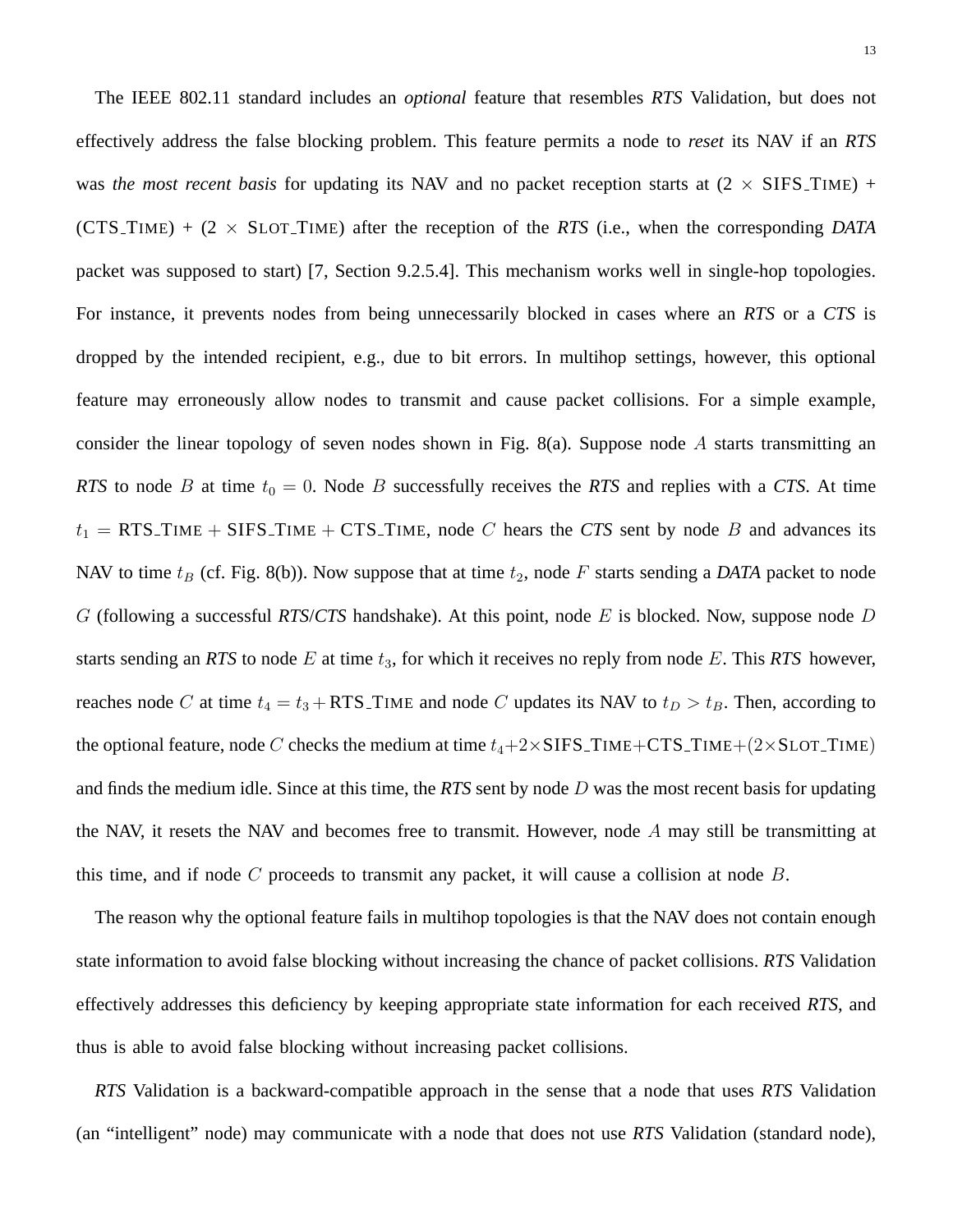since *RTS* Validation does not require any change in the packet format or the packet exchange protocol. However, in a network mixed with intelligent and standard nodes, the intelligent nodes may be able to transmit more packets since they defer for a much smaller time in the case of false blocking. Note that this is actually an excellent incentive for nodes to implement *RTS* Validation.

# V. EVALUATION OF THE *RTS* VALIDATION MECHANISM

# *A. Motivation*

We presented the *RTS* Validation mechanism in Section IV-C for mitigating the false blocking problem described in Section III. When *RTS* Validation is in use, a false *RTS* blocks the neighboring nodes for a time that is typically much shorter than the requested deferral time. Although it is intuitive that *RTS* Validation helps mitigating the false blocking problem, the extent of its effectiveness with regard to reducing the probability of false blocking is not evident. Thus, our goal this section is to develop an analytical model of the *RTS* Validation mechanism, applicable to networks of general topology, and derive upper bounds on the probability that one or more nodes in the network are simultaneously false blocked.

In order to achieve the above goal, we model the network dynamics (e.g. exogenous arrivals, *RTS* attempts, etc.) so that it evolves as a continuous-time Markov chain. We assume that the exogenous traffic load on the network is low enough so that the Markov chain is ergodic (i.e., there exists a stationary distribution for all of the states). In the sequel, we derive bounds on the stationary probabilities of states where nodes are false blocked and investigate the behavior of these bounds as the false blocking period is reduced. Specifically, put  $1/\gamma$  to be the average false blocking period. Then, we show that the probability that any node is false blocked decreases at least as fast as  $1/\gamma$ , as  $\gamma \to \infty$ . Furthermore, consider a state with  $n \geq 1$  false blocked nodes in the network, each blocked by a different false *RTS*. Then, we show that the probability that the system is in such a state decreases at least as fast as  $1/\gamma^n$ , as  $\gamma \to \infty$ . This result shows that the *RTS* Validation mechanism drastically reduces the probability of having multiple false blocked nodes, and thereby pseudo-deadlocks, in the network.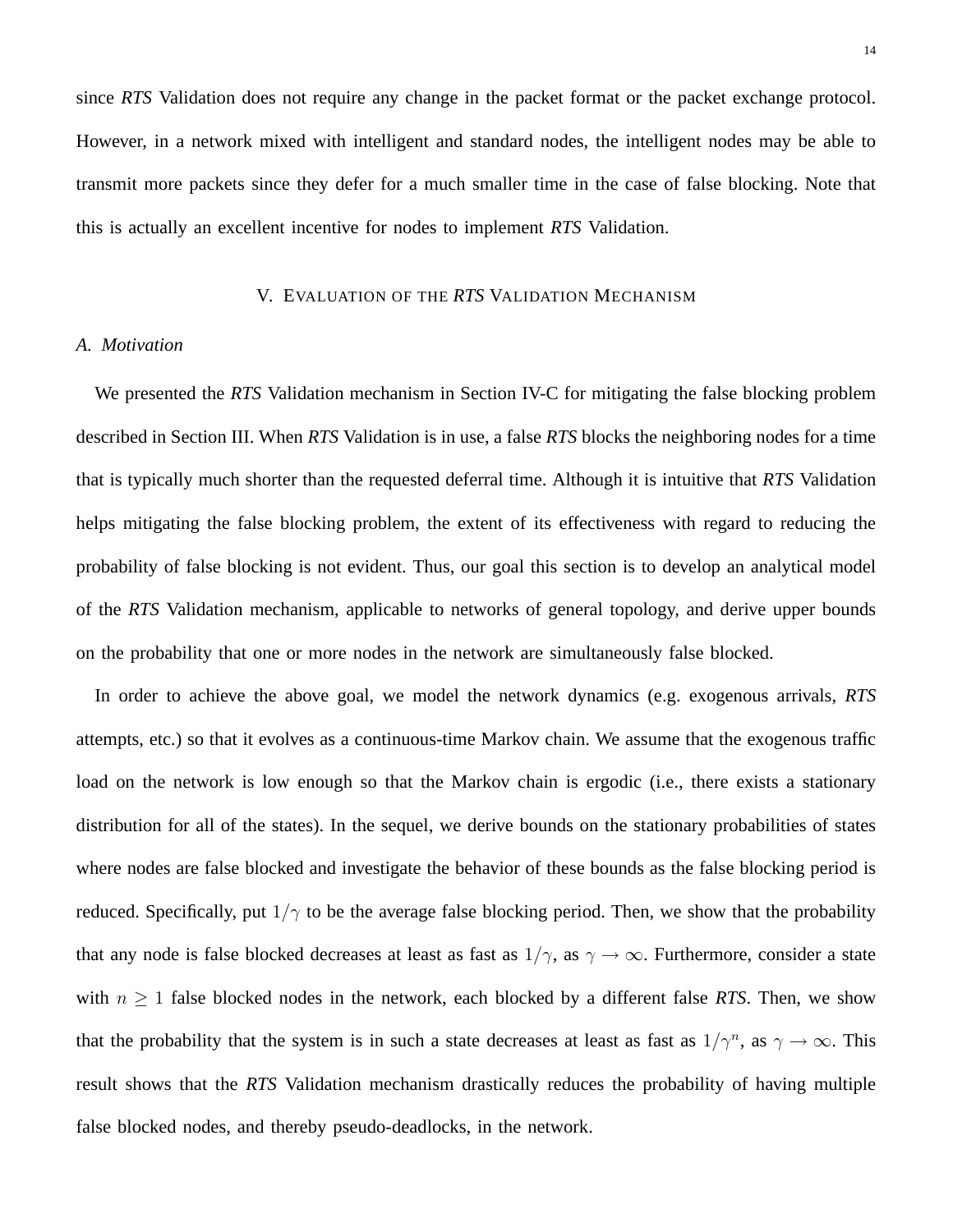#### *B. Network Model and Statistical Assumptions*

We consider a network of *arbitrary topology* with N nodes. Each node maintains an infinite buffer. The exogenous traffic arriving to node i, where  $1 \le i \le N$ , follows an independent Poisson process with rate  $\lambda_i$ . We assume that  $\lambda_i$ 's are small enough so that the network is stable (that is, queues do not grow indefinitely). The *RTS*/*CTS* access method is used for each packet. The transmission times of the control packets and propagation delay for all packets are assumed to be negligible. The transmission time for each *DATA* packet is an independent exponential random variable with rate  $\mu$ . The channel is assumed to be noise-free so that a packet transmission always succeeds unless it collides with another packet (because of a masked node). Each new packet sent by node i is destined to one of its neighboring node j with probability  $p_{ij}$ ; packet retransmissions are destined to the same node as the original packet. Note that the results derived in the sequel can easily be generalized to the case where the service times and inter-arrival times follow phase-type distributions (which in turn can be used to approximate arbitrarily closely any general distributions with  $[0, \infty)$  support [19]).

The *RTS* Validation is modeled in the following way: an *RTS* destined for a free node (defined to be a genuine *RTS*) blocks the neighboring nodes for the duration of the corresponding *DATA* transmission time, but an *RTS* destined for a blocked node (defined to be a false *RTS*) blocks the neighbors for a random time that is exponentially distributed with rate  $\gamma$ . The larger the  $\gamma$ , the shorter the false blocking period. Note that in the standard case (when *RTS* Validation is not used) we have  $\gamma = \mu$ , while if *RTS* Validation is used, we have  $\gamma \gg \mu$ .

Finally, we model the backoff mechanism in the following way. Let the transmission queue at node  $i$ be nonempty, its backoff stage be denoted by  $w_i$  and  $t = \tau_0$  be the time when one of these following events occurs: (i) the channel becomes idle, (ii) an *RTS* attempt is unsuccessful; i.e., no *CTS* is sent for that *RTS*, (iii) a *DATA* transmission ends. Then node i schedules an *RTS* transmission after a random time  $\tau$  that is independent and exponentially distributed with rate  $\sigma_{w_i}$ . At time  $t = \tau_0 + \tau$ , if node *i* senses the channel idle, it proceeds with the *RTS* attempt; otherwise it repeats the process. The backoff stage  $w_i$  is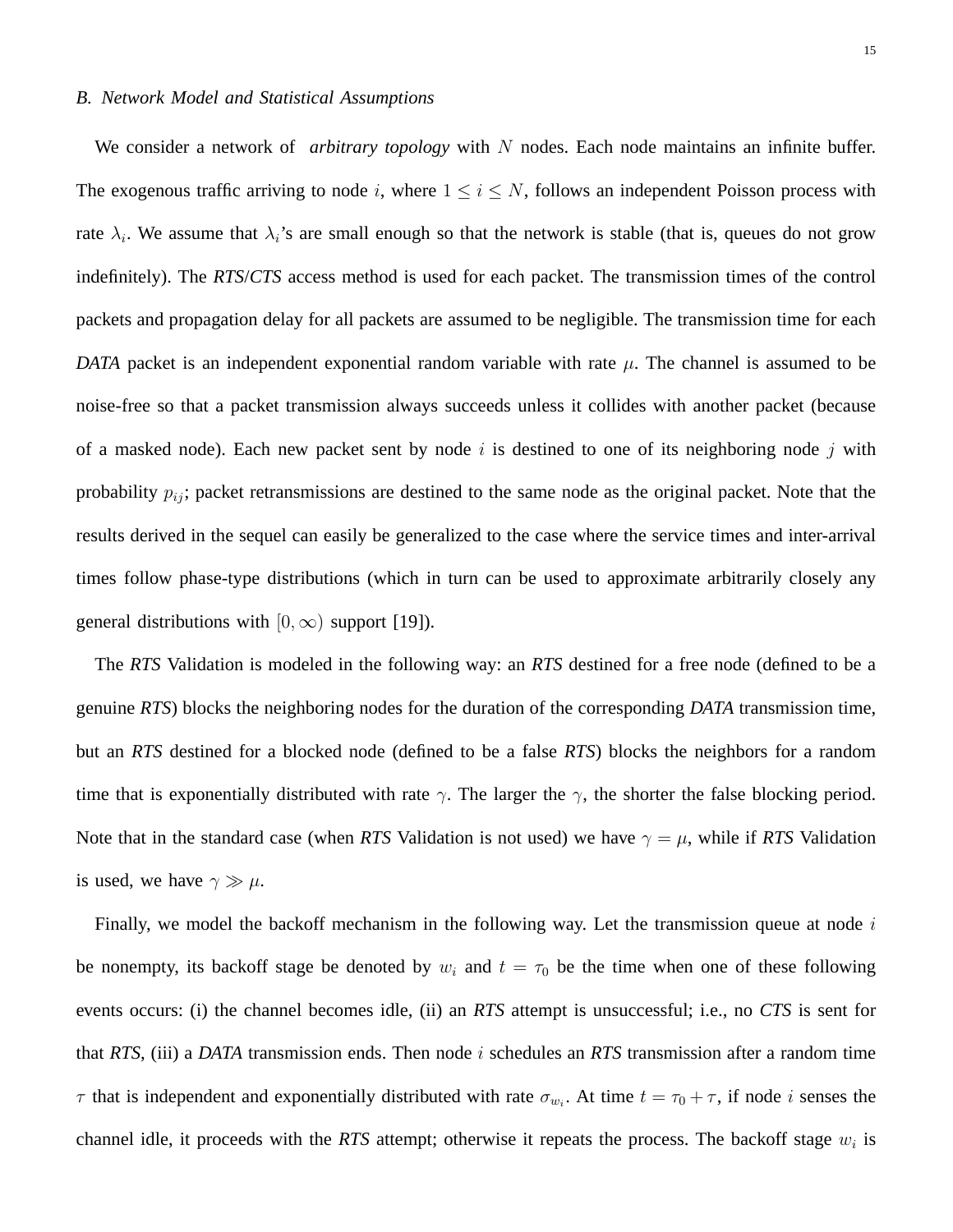reset to 0 after a successful *DATA* transmission and incremented by 1 after an unsuccessful *RTS* or *DATA* transmission. The constant  $\sigma_{w_i}$  depends on the backoff stage  $w_i$  and can be set to match average backoff times of the IEEE 802.11 protocol. The maximum backoff rate is denoted by  $\sigma^*$ , i.e.  $\sigma^* = \max_{w_i} \sigma_{w_i}$ . It is worth mentioning that backoff times being exponentially distributed can be arbitrarily long (although with very small probability). Thus, pseudo-deadlocks as described in Section III will always be broken eventually.

# *C. The Markovian Structure*

In order to show that the network dynamics can be modeled using a Markov chain, we first characterize the state-space  $\mathscr S$  and define the variables that collectively determine each state  $s \in \mathscr S$ . In state s, for each node i,  $q_i(s)$  is the queue-length and  $D_i(s)$  the ordered array of the destination nodes for the packets in the queue;  $w_i(s)$  is the backoff stage;  $t_i(s)$  is the transmission indicator, i.e.  $t_i(s) = 1$  if node *i* transmits in state s,  $t_i(s) = 0$  otherwise;  $u_i$  is the success indicator, i.e. if  $u_i(s) = 1$ , then the current transmission did not undergo any collision, and if  $u_i(s) = 0$ , the transmission collided.

Now, define an *RTS* (a *CTS*) to be active at node i in state s if node i is blocked in state s due to this *RTS* (*CTS*, respectively). Then,  $rts_{ij}(s)$  is the genuine *RTS* indicator, i.e.  $rts_{ij}(s) = 1$  if a genuine *RTS* sent by node j is active at node i and  $rts_{ij}(s) = 0$  otherwise;  $cts_{ij}(s)$  is the *CTS* indicator, i.e.  $cts_{ij}(s) = 1$  if a CTS sent by node j is active at node i, and  $cts_{ij}(s) = 0$  otherwise.

The false *RTS* packets are counted network-wide. We define a false *RTS* to be active in state s if one or more nodes are false blocked because of this *RTS*. We let  $f(s)$  denote the total number of active false *RTS* in the network in state s, and  $B_j$   $(j = 1, ..., f(s))$  denote the set of nodes that are blocked by the j-th false *RTS* (the ordering of false *RTS* is arbitrary). For convenience, denote the collection of the sets  $B_j$  by  $\mathbb{B} = \{B_j : j = 1, \ldots, f(s)\}$ . By convention,  $\mathbb{B}$  is empty for  $f(s) = 0$ .

Using the above variables, we can then define a state as follows  $s = (q_i, D_i, w_i, t_i, u_i, rts_{ij}, cts_{ij}, f, \mathbb{B}$ :  $i, j = 0, 1, \ldots, N - 1$ . Now, let  $X(t)$  denote the state of the network at time t. Then, one can prove that the stochastic process  $\{X(t), t \geq 0\}$  evolves as a continuous-time Markov chain over the state-space  $\mathscr S$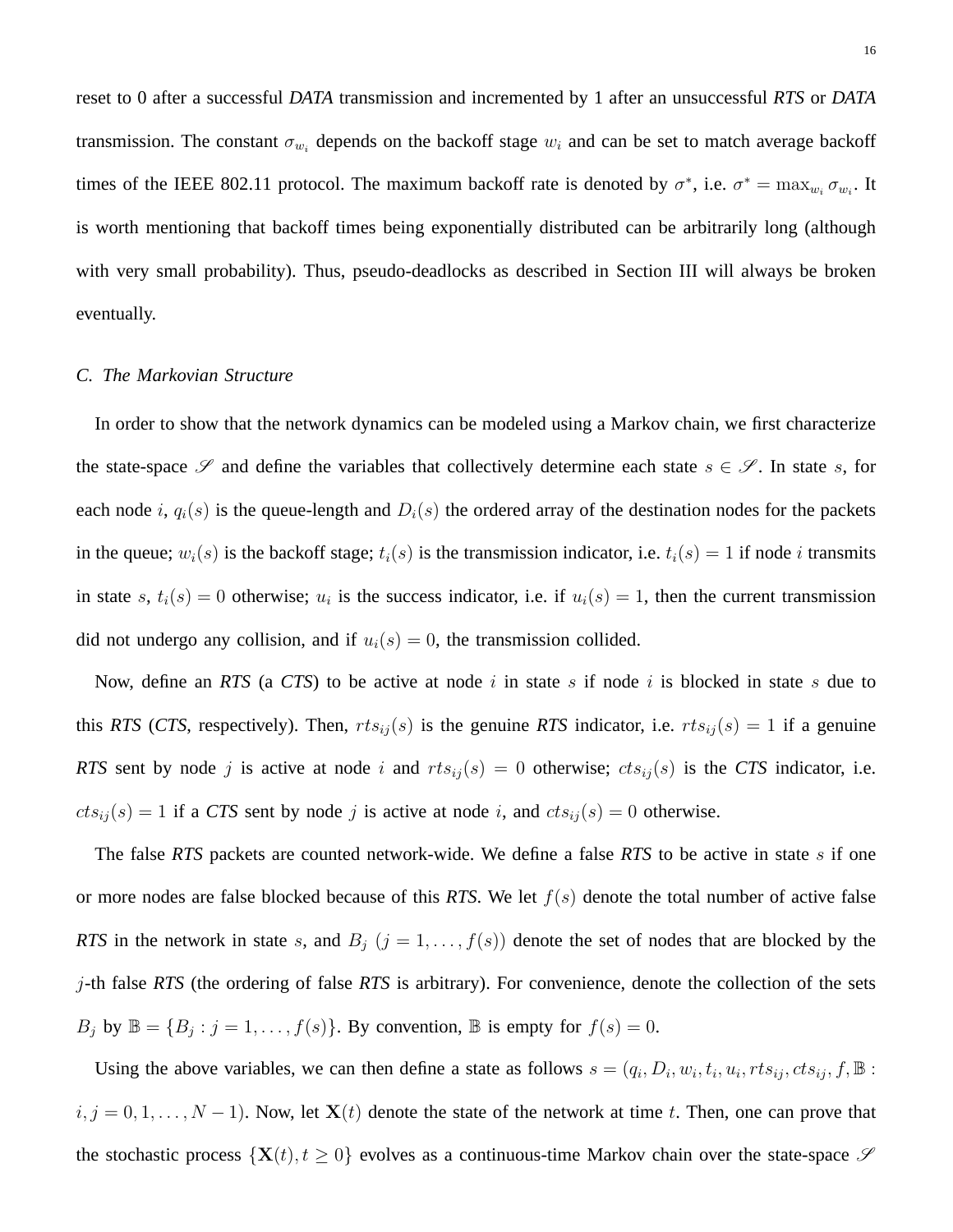with stationary probabilities  $\pi(s)$ , where  $s \in \mathscr{S}$ . This is because the time spent by  $\{X(t)\}\$ in each state s is exponentially distributed (as the minimum between various independent and exponentially distributed random variables) and at a transition instant, the transition probability from state s to any state s' is a fixed probability  $p_{ss}$ , where  $\sum_{s'\neq s} p_{ss'} = 1$ . The probability  $p_{ss'}$  is given by the ratio of the transition rate from state s to state s' to the total rate out of state s. A detailed description of the state transitions and their rate is deferred to the Appendix. The most important point for the following is that, after each transition, the active false *RTS* count f can increase by at most 1, if there is an unsuccessful *RTS* attempt, or decrease by at most 1, if the blocking period associated with a false *RTS* expires.

### *D. Effectiveness of the RTS Validation Mechanism*

We now quantify the reduction in the false blocking probability resulting from the use of the *RTS* Validation mechanism. Assume that there exists at least one node in the network that can be false blocked; otherwise the false blocking probability is trivially zero. Our main result then is as follows:

**Theorem V.1** *The probability that there are at least*  $m \geq 1$  *concurrently active false RTS in the network is*  $O(1/\gamma^m)$ *, as*  $\gamma \to \infty$ *.* 

To make the connection with the probability of having false blocked nodes in the network, we define the notion of *separated* nodes. Two nodes in the network are separated if no other node can block both of them by sending one false *RTS*. Similarly, a set of nodes are separated if they are mutually separated. By convention, a single node is considered separated. It is a sufficient condition for two nodes to be separated that they do not share any common neighbor, although it is not a necessary condition (see, for instance, the example of Fig. 5(a) where nodes  $B, D$ , and F are all separated). Having n separated false blocked nodes implies that the number of concurrently active false *RTS*, m, must satisfy  $m \ge n$  since no two separated nodes can be blocked by the same false *RTS*. We therefore have the following corollary.

**Corollary V.2** *The probability that there are*  $n \geq 1$  *separated false blocked nodes in the network is*  $O(1/\gamma^n)$  *as*  $\gamma \to \infty$ *.*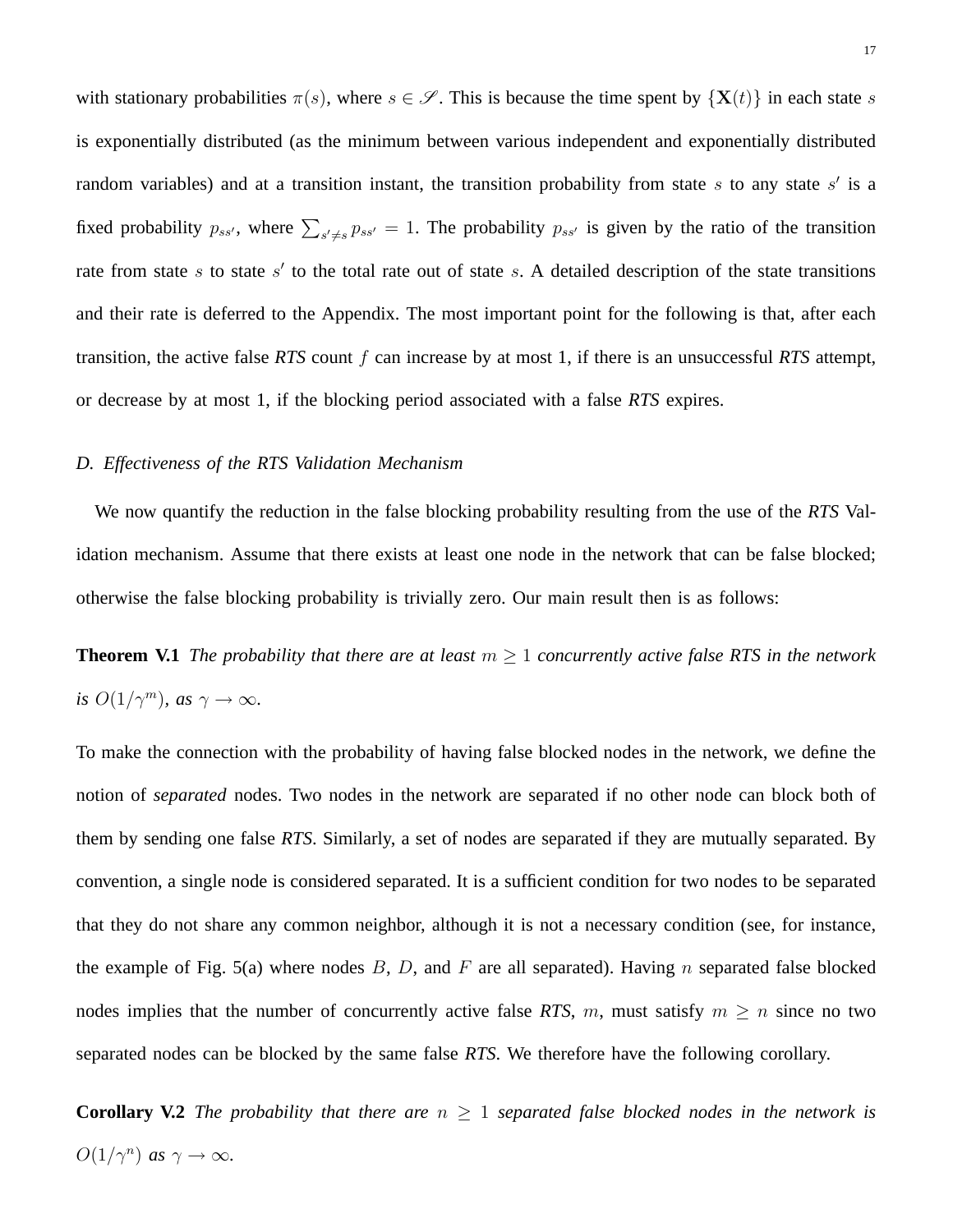In general, a set of separated false blocked nodes can be chosen in many ways, e.g., we can choose a maximal set to find the greatest decay exponent  $n$ . Note that the presence of false blocked nodes in a network always implies  $m \geq 1$  since, in the worst case, a single false *RTS* blocks all the nodes. Thus, another corollary of Theorem V.1 is the following:

**Corollary V.3** *The probability that there are one or more false blocked nodes in the network is*  $O(1/\gamma)$ *, as*  $\gamma \rightarrow \infty$ *.* 

From the above results, we see that as  $\gamma$  is increased, the probability that there are false blocked nodes in the network goes to zero. Moreover, the higher the number of false blocked nodes, the faster the decay if the nodes are separated. Thus increasing  $\gamma$  as much as possible is a very effective way of mitigating the false blocking problem. The *RTS* Validation algorithm proposed in Section IV-C precisely achieves this goal.

The key for proving Theorem V.1 is Proposition 1 stated below. In preparation for this result, define class  $C_k$  to be the class of states where k false RTS are concurrently active. More precisely,  $C_k$  =  $\{s \in \mathcal{S} : f(s) = k\}$ . Then, the following holds:

**Proposition 1** *The stationary distribution*  $\pi$  *for the Markov chain*  $X(t)$  *satisfies* 

$$
\sum_{s \in C_k} \pi(s) \le A(\gamma) \frac{(N\sigma^*)^k}{k! \gamma^k}.
$$
\n(1)

*Here,*  $1 \ge A(\gamma) \ge 0$  *denotes the probability that there are no false blocked nodes in the network.* 

*Proof:* We use induction on k. For  $k = 0$ , the L.H.S of (1) is equal to sum of the probabilities of the states where  $f = 0$ . Since  $f = 0$  implies that there are no false blocked nodes and vice versa,  $\overline{ }$  $s \in C_0$   $\pi(s) = A(\gamma)$ , which establishes the base case.

We now show that if the proposition is true for  $k = K$ , then it is also true for  $k = K + 1$ . The proposition then follows for all k by induction. Towards this end, recall that in the Markov chain  $X(t)$ , the active false *RTS* count can change only by at most 1. Therefore, for any transition from state s to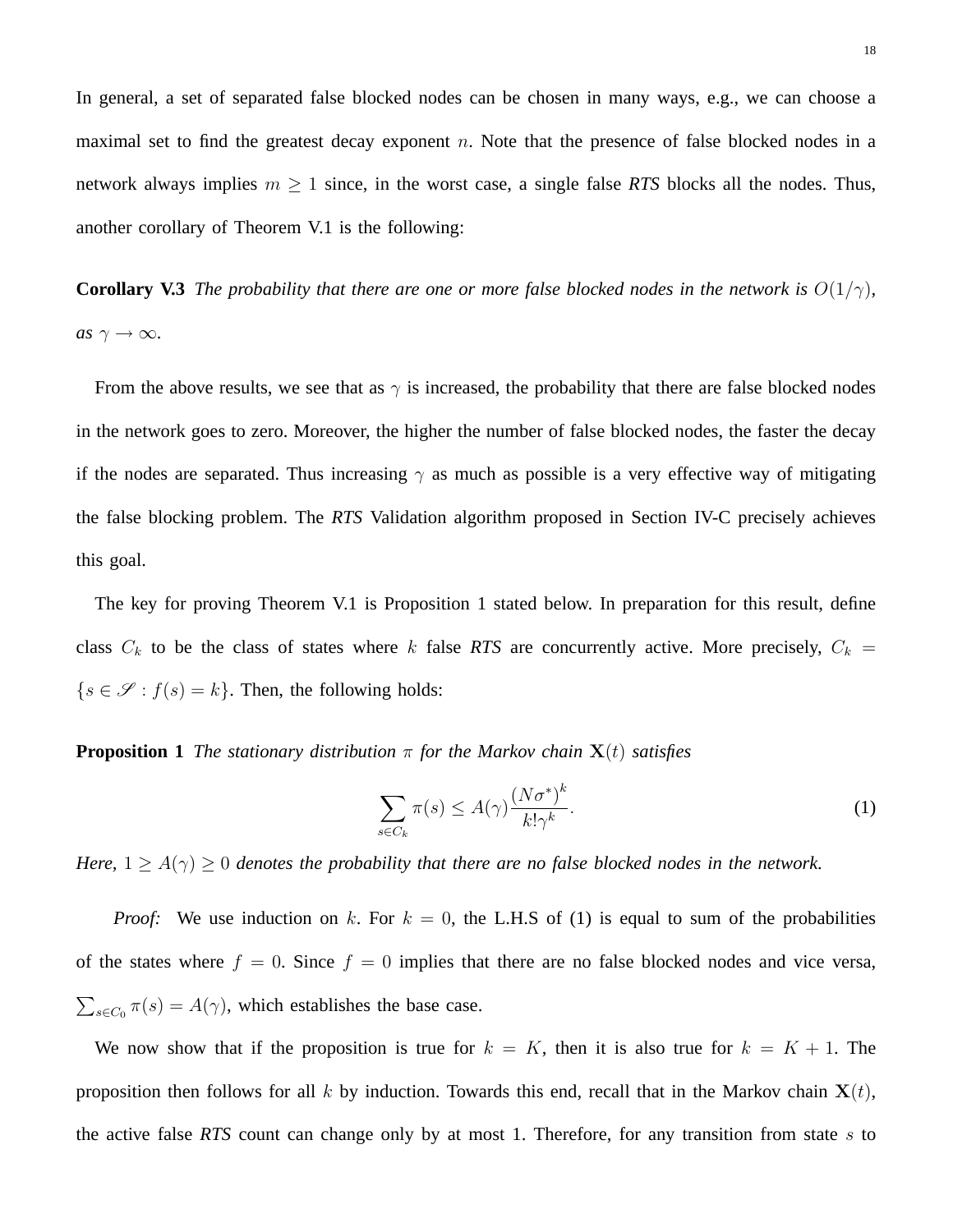![](_page_18_Figure_0.jpeg)

Fig. 9. Conceptual Diagram Showing the State Space structure of the Markov Chain  $X(t)$ .

state s', we have  $|f(s) - f(s')| \le 1$ . Thus, if  $s \in C_i$ ,  $s' \in C_j$  and  $|i - j| \ge 2$ , then there is no transition from state  $s$  to state  $s'$ . So the state-space can be viewed as a graph shown in Fig. 9, where there are transitions only between the states that belong to same or adjacent classes.

Now we observe that from any state in  $C_{K+1}$ , a transition to a state in  $C_K$  occurs due to the expiration of one of the  $K + 1$  false *RTS*. Thus, such transition occurs with rate  $(K + 1)\gamma$ . On the other hand, any transition from a state  $s' \in C_K$  to a state  $s \in C_{K+1}$  increases the active false *RTS* count and occurs with rate  $\sigma_{w_j}$  for some node j that is at backoff stage  $w_j$ . We let  $\tilde{C}_K(\subseteq C_K)$  denote the set of states from which a transition occurs to a state in  $C_{K+1}$ . The set  $\tilde{C}_K$  is nonempty because of our assumption that at least one node in the network can be false blocked.

Now consider a contour that encloses the states belonging to the classes  $C_0, C_1, \ldots, C_K$ , as shown in Fig. 9. We remind that the stationary distribution  $\pi$  satisfies the balance equation across any closed contour. In this case, the only transitions across this contour are from a state in  $C_K$  to a state in  $C_{K+1}$ , and vice versa. Thus, the balance equation across the contour takes the form

$$
\sum_{s' \in \tilde{C}_K} \left( \sum_w \sigma_w n_w(s') \right) \pi(s') = \sum_{s \in C_{K+1}} (K+1) \gamma \pi(s)
$$
\n(2)

The constant  $n_w(s')$  denotes the number of nodes in state s' that are in backoff stage w and transmits false  $RTS$  packets. Note that, for any state  $s'$ , we have

$$
\sum_{w} \sigma_{w} n_{w}(s') \leq N \sigma^{*}.
$$
 (3)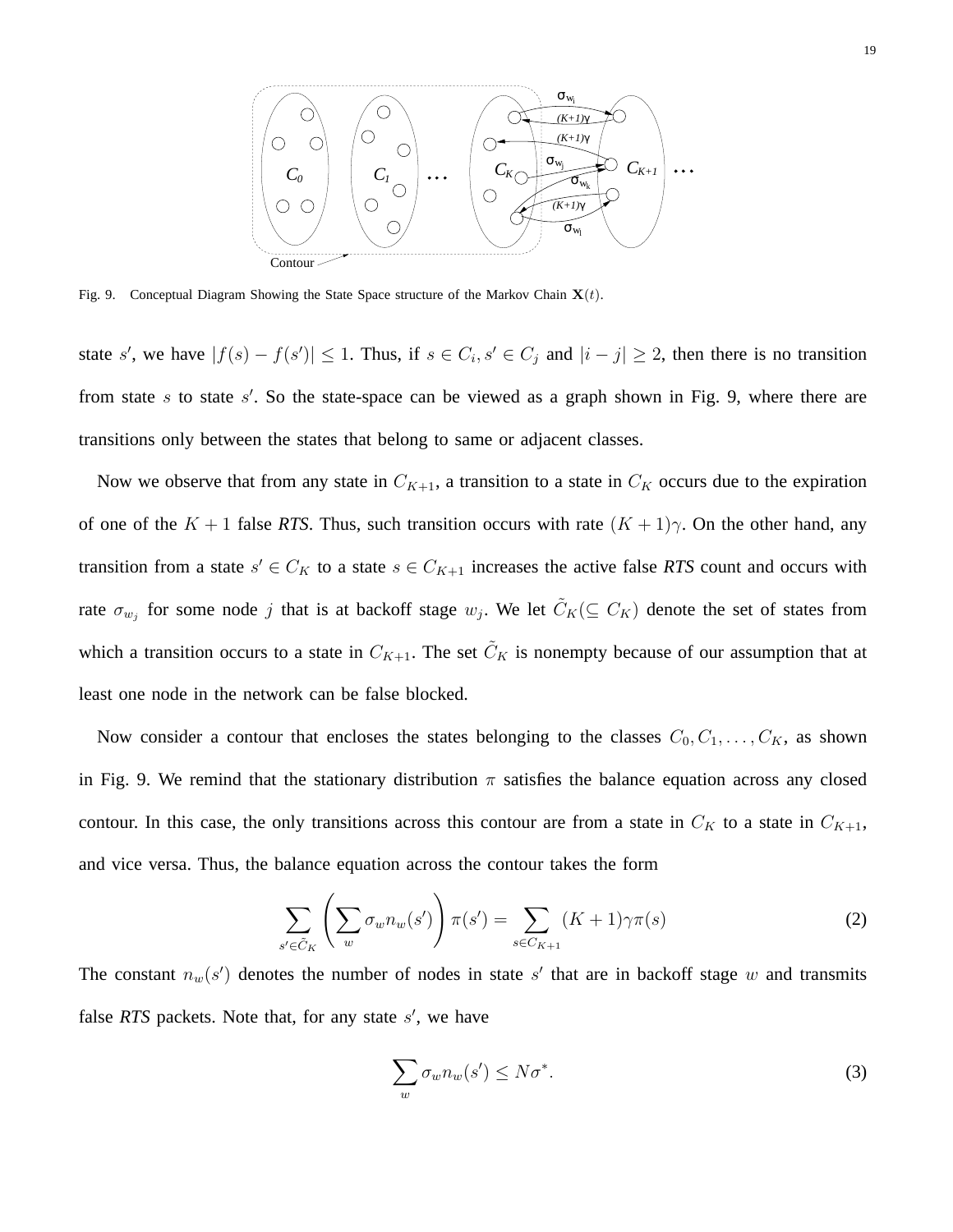Now, since  $\sum_{s \in C_{K+1}} \pi(s) \leq 1$ , the R.H.S, and hence the L.H.S of Eq. 2 is bounded by  $(K+1)\gamma$ . Thus, the sums involved in Eq. 2 are absolutely convergent (since all the terms are positive), and therefore we can perform term-by-term operations. Then,

$$
(K+1)\gamma \sum_{s \in C_{K+1}} \pi(s) = \sum_{s \in C_{K+1}} (K+1)\gamma \pi(s) = \sum_{s' \in \tilde{C}_K} \left(\sum_{w} \sigma_w n_w(s')\right) \pi(s') \tag{4}
$$

$$
\leq N\sigma^* \sum_{s' \in C_K} \pi(s') \leq N\sigma^* A(\gamma) \frac{(N\sigma^*)^K}{K!\gamma^K} \tag{5}
$$

Here, the second equality in Eq. 4 is due to the balance equation (Eq. 2), the first inequality in Eq. 5 is due to Eq. 3 and the fact that  $\tilde{C}_K \subseteq C_K$ , and the second inequality in Eq. 5 is due to the induction hypothesis. From (5), we get

$$
\sum_{s \in C_{K+1}} \pi(s) \le A(\gamma) \frac{(N\sigma^*)^{K+1}}{(K+1)! \gamma^{K+1}}.
$$
\n(6)

Therefore, the induction hypothesis is true for  $k = K + 1$ , which proves the proposition.  $\blacksquare$ We complete this section by proving Theorem V.1.

*Proof:* [Theorem V.1] From Proposition 1, the probability of having at least m active false *RTS* is

$$
\sum_{k\geq m}\sum_{s\in C_k}\pi(s)\leq A(\gamma)\sum_{k\geq m}\frac{(N\sigma^*)^k}{k!\gamma^k}.
$$
\n(7)

Note that the sum is always convergent. A simple upper bound for the R.H.S of Eq. 7 is given by  $\frac{(N\sigma^*)^m}{m!\gamma^m}e^{N\sigma^*/\gamma}=O(1/\gamma^m).$ ш

# VI. SIMULATION

Our analysis presented in Section V showed that the *RTS* Validation mechanism effectively reduces the probability of having false blocked nodes in the network. As a result, we expect significant increase in network throughput and reduction in delay. In this section, we perform detailed simulations to quantify these performance gains. We first present Matlab simulations, based on the Markov chain model of Section V-B, and evaluate the impact of parameters  $\lambda$  and  $\gamma$  on the network throughput for a ring topology. We then carry out simulations using *NS* [11] for IEEE 802.11 wireless networks, for a ring and a general large random topology. We evaluate the performance of these networks with and without use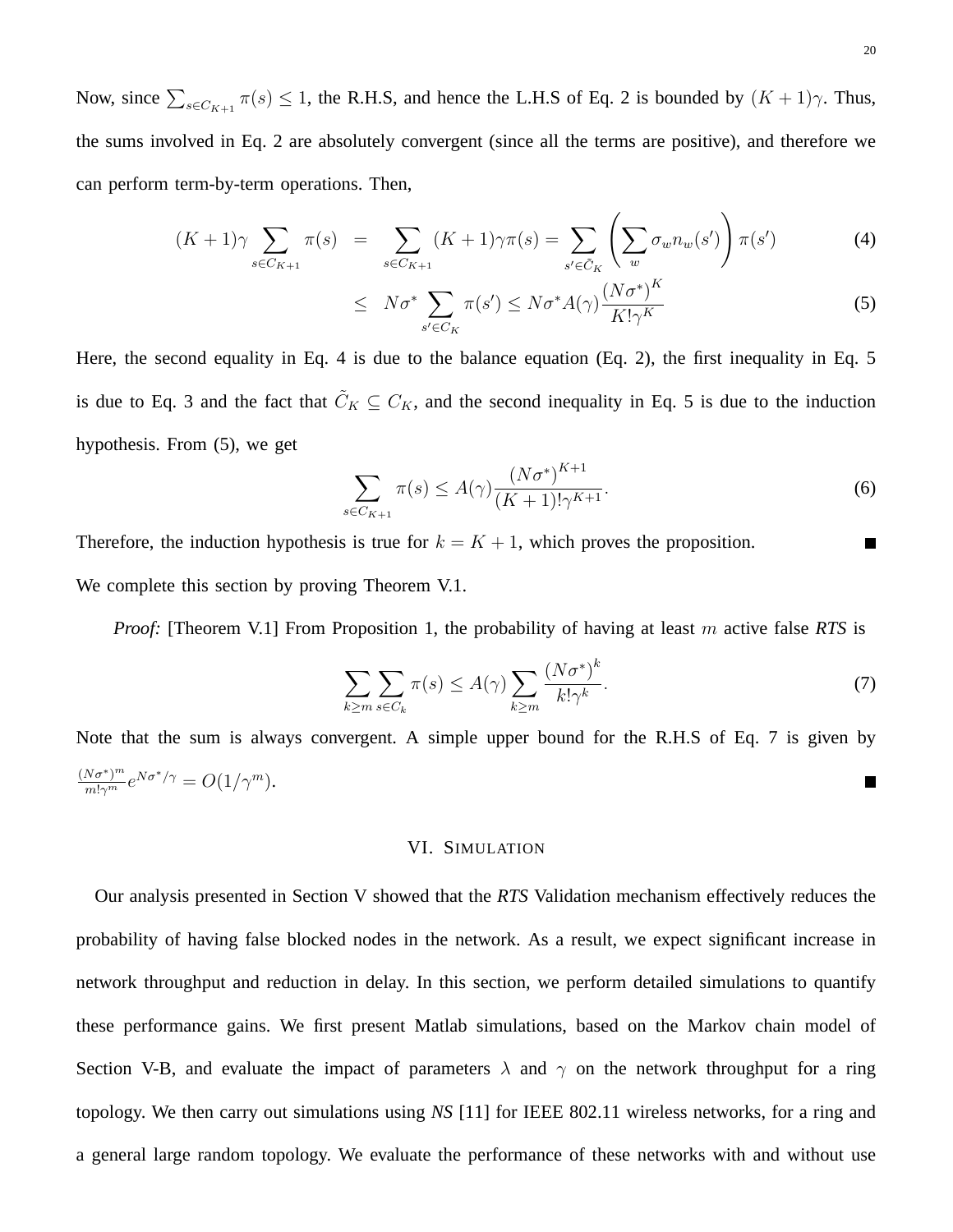![](_page_20_Figure_0.jpeg)

Fig. 10. Ring topology.

![](_page_20_Figure_2.jpeg)

Fig. 11. Simulation of the Markov Chain model: throughput versus exogenous traffic load  $\lambda$ .

of *RTS* Validation. We also evaluate the effectiveness of increasing the time between *RTS* attempts (by modifying the value of the SHORT RETRY LIMIT parameter) versus using *RTS* Validation.

### *A. Simulation of the Markov Chain Model*

In this section, we present simulations results for the general Markov chain model model described in Section V. We assume that packet lengths are exponentially distributed with parameter  $\mu = 62.5$  so that the mean packet transmission time is 16  $ms$ . This value corresponds to the transmission time of a 2000 bytes packet at 1 Mb/s rate. Backoff intervals are exponentially distributed with rate  $\sigma_i$ , for any backoff stage  $i \leq 6$ , and  $\sigma_i = \sigma_6$ , for any backoff stage  $i > 6$ . We set  $\sigma_1 = 3125 s^{-1}$  so that the mean backoff time in the first backoff stage is  $16 \times 20 \mu s = 320 \mu s$  and  $\sigma_{i+1} = \sigma_i/2$  for the subsequent stages, where  $1 \leq i < 6$ .

The simulation uses the ring topology shown in Fig. 10 that consists of 10 pairs of nodes. Each node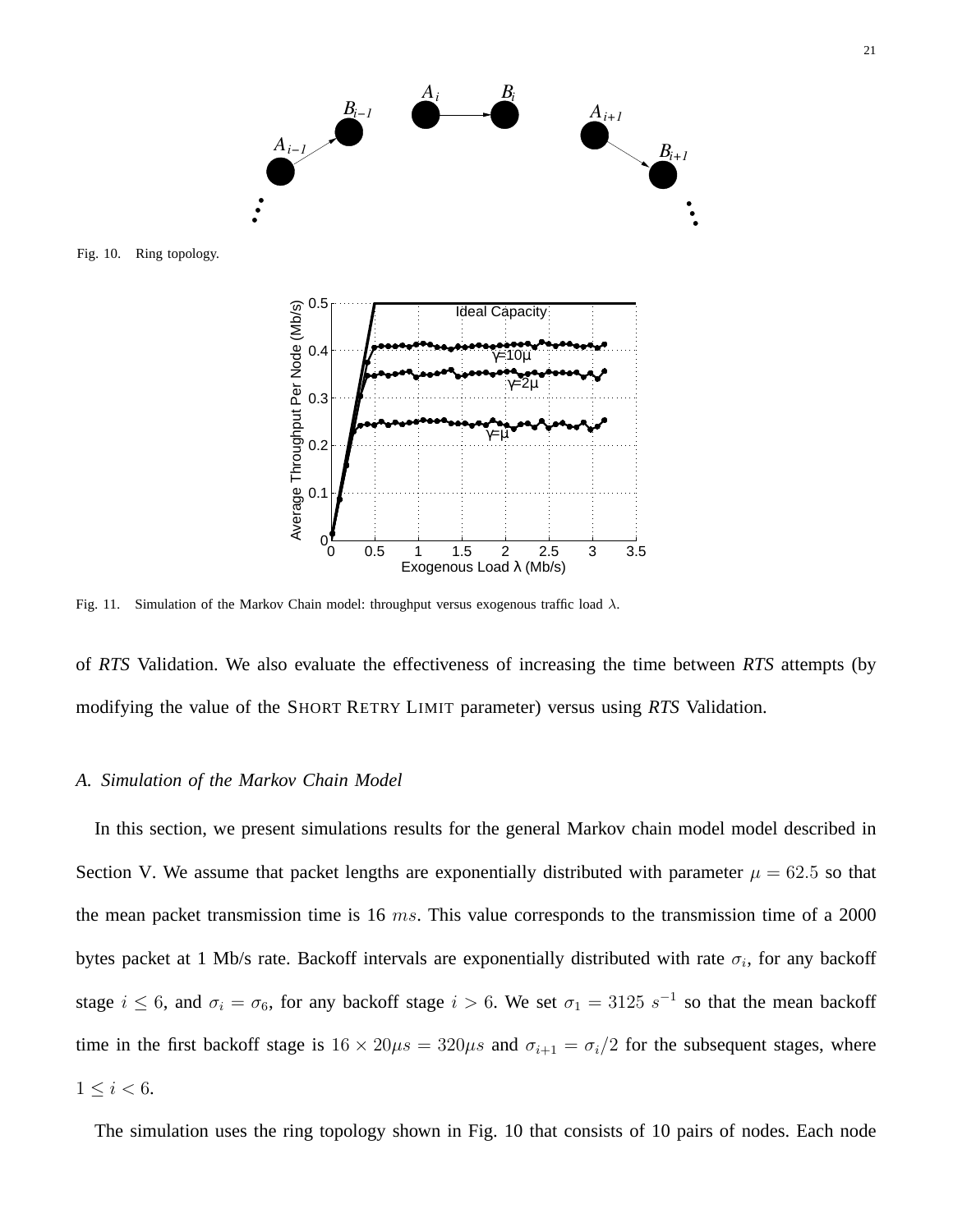$A_i$  transmits packets to node  $B_i$  using the *RTS/CTS* access method. This topology allows us to isolate the effect of the *RTS* Validation mechanism from other factors that can affect the throughput. In particular, simulation results are not affected by unfairness issues that can arise in asymmetric topologies. In addition, there is no masked node in this topology, and therefore *DATA* packets do not collide [13]. Also, it is easy to calculate the ideal network throughput for a ring topology, which can serve as a reference for our results.

The simulations are carried out for various values of  $\gamma$ . For each given value of  $\gamma$ , we let  $\lambda$  increase, starting from a small value until the network saturates. The simulation outcomes are shown in Fig. 11. We define the throughput per node to be the average number of successfully transmitted *DATA* bits per second per node. Note that, in the ring topology, the throughput per node is upper bounded by half the channel rate (500 Kb/s for 1 Mb/s channel rate), since both nodes  $A_{i+1}$  and  $A_i$  cannot transmit simultaneously, and thus they must share the channel. The figure plots the throughput versus the offered load  $\lambda$  at each node for  $\gamma = \mu$ ,  $\gamma = 2\mu$  and  $\gamma = 10\mu$ . For each value of  $\gamma$ , the simulation is run for sufficient time so that 100,000 packets are generated in aggregate.

We now discuss the results. When  $\gamma = \mu$ , which can be considered to be the case when *RTS* Validation is not used, we see that the network can at most deliver a throughput of only about 250 Kb/s per node. However, when we increase  $\gamma$  to  $2\mu$  by using *RTS* Validation, the maximum throughput per node increases to about 350 Kb/s. When  $\gamma$  is further increased to  $10\mu$ , the maximum throughput per node approaches 410 Kb/s. We thus conclude that even a moderate increase in γ, resulting from the use of *RTS* Validation, can result in a very substantial increase in throughput. This result confirms that *RTS* Validation is a very efficient means of recovering the network throughput lost due to the false blocking problem. Note that according to the IEEE 802.11 specification, the implementation of *RTS* Validation as proposed in Section IV-C is equivalent to using  $\gamma \approx 50\mu$  (the result obtained for this case is very similar to that obtained with  $\gamma = 10\mu$ ).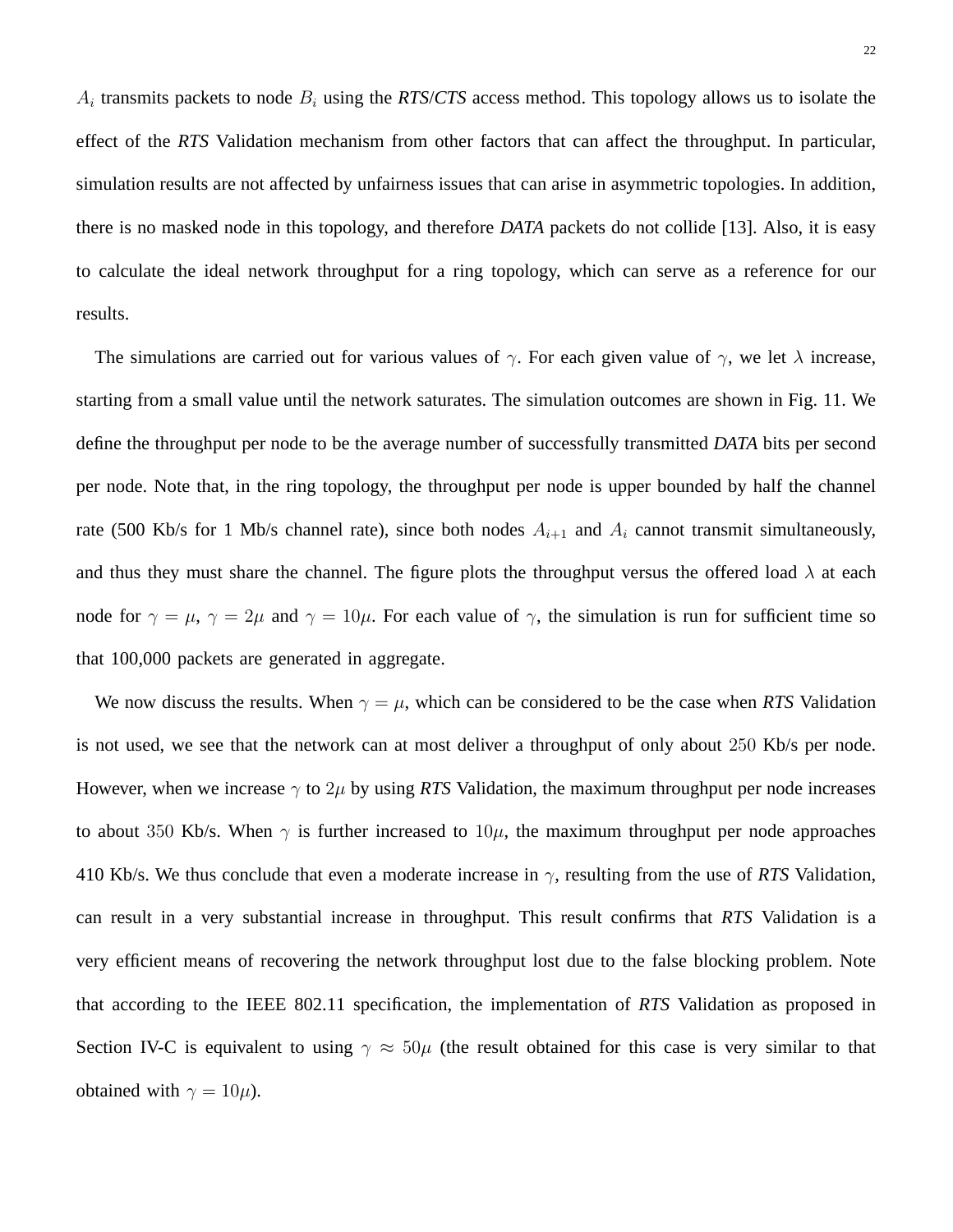# TABLE I

| Routing protocol          | DumbAgent             |
|---------------------------|-----------------------|
| Propagation model         | TwoRayGround          |
| Data rate                 | $1$ Mb/s              |
| Carrier sense threshold   | $2.5 \times 10^{-10}$ |
| Receiving range Threshold | $2.5 \times 10^{-10}$ |
| Packet size               | 2000 Byte/500 Byte    |
| RTS Threshold             | 0                     |
| <b>LONG RETRY LIMIT</b>   |                       |

# KEY NS PARAMETERS.

# *B. Simulation of IEEE 802.11 Networks*

Our next goal is to determine the effectiveness of *RTS* Validation in IEEE 802.11 wireless networks. For this purpose, we have created a simulation environment using the *NS* simulator [11], which simulates wireless networks based on the IEEE 802.11 standard. Table I summarizes the main parameter settings. In particular, the data rate is set to 1 Mb/s and the *RTS* Threshold is set to 0 so that the *RTS*/*CTS* access control method is always used. Since the standard distribution of NS does not implement *RTS* Validation, we have added this capability to NS.

In order to uncouple the impact of *RTS* Validation from other effects, such as *DATA* packet collisions, we will first consider the ring topology of Fig. 10. The effectiveness of *RTS* Validation in a large random network is explored afterwards.

# *1) Ring Topology:*

*a) Throughput and Delay:* In this set of simulations, we used the default NS settings. In particular, the SHORT RETRY LIMIT parameter is set to 7. The arrival process at each node  $A_i$  (cf. Fig. 10) follows an independent Poisson process with rate  $\lambda$ .

Fig. 12 shows the simulation outcome when the packet size is fixed at 2000 byte. We find that with the standard protocol, the maximum throughput per node is only about 260 Kb/s. On the other hand, when we use *RTS* Validation as described in Section IV-C, the maximum throughput per node becomes about 400 Kb/s. Thus, *RTS* Validation is able to increase the maximum throughput by about 50%. It is important to point out that the increase in throughput occurs at all load values as we expect from the analysis presented in Section V. Indeed, the difference starts becoming visible from  $\lambda = 0.2$  Mb/s onwards. Also note the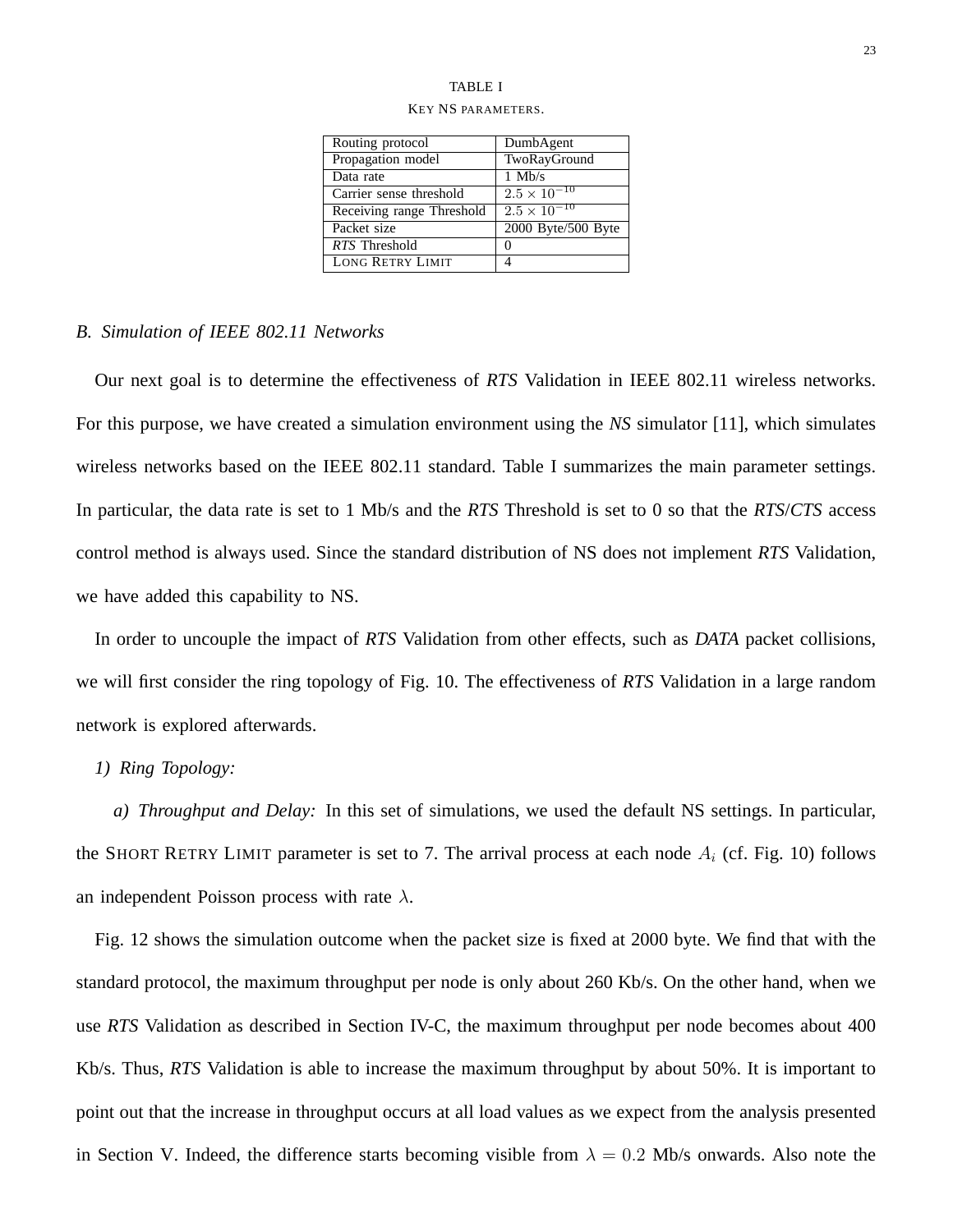![](_page_23_Figure_0.jpeg)

Fig. 12. Ring topology: throughput vs.  $\lambda$ .

![](_page_23_Figure_2.jpeg)

Fig. 13. Ring topology: throughput vs. delay.

similarity between Fig. 12 and Fig. 11. This results confirms that our analytical model accurately captures the behavior of the IEEE 802.11 protocol.

We next evaluate another important performance metric, the packet delivery time, or simply delay. Suppose a packet enters its transmission queue at time  $t_1$  and let the packet be received successfully at time  $t_2$ . Then, the delay for this packet is defined to be  $(t_2 - t_1)$ . The delay calculation includes only successfully transmitted packets. In Fig. 13, we plot the throughput versus mean delay, which is also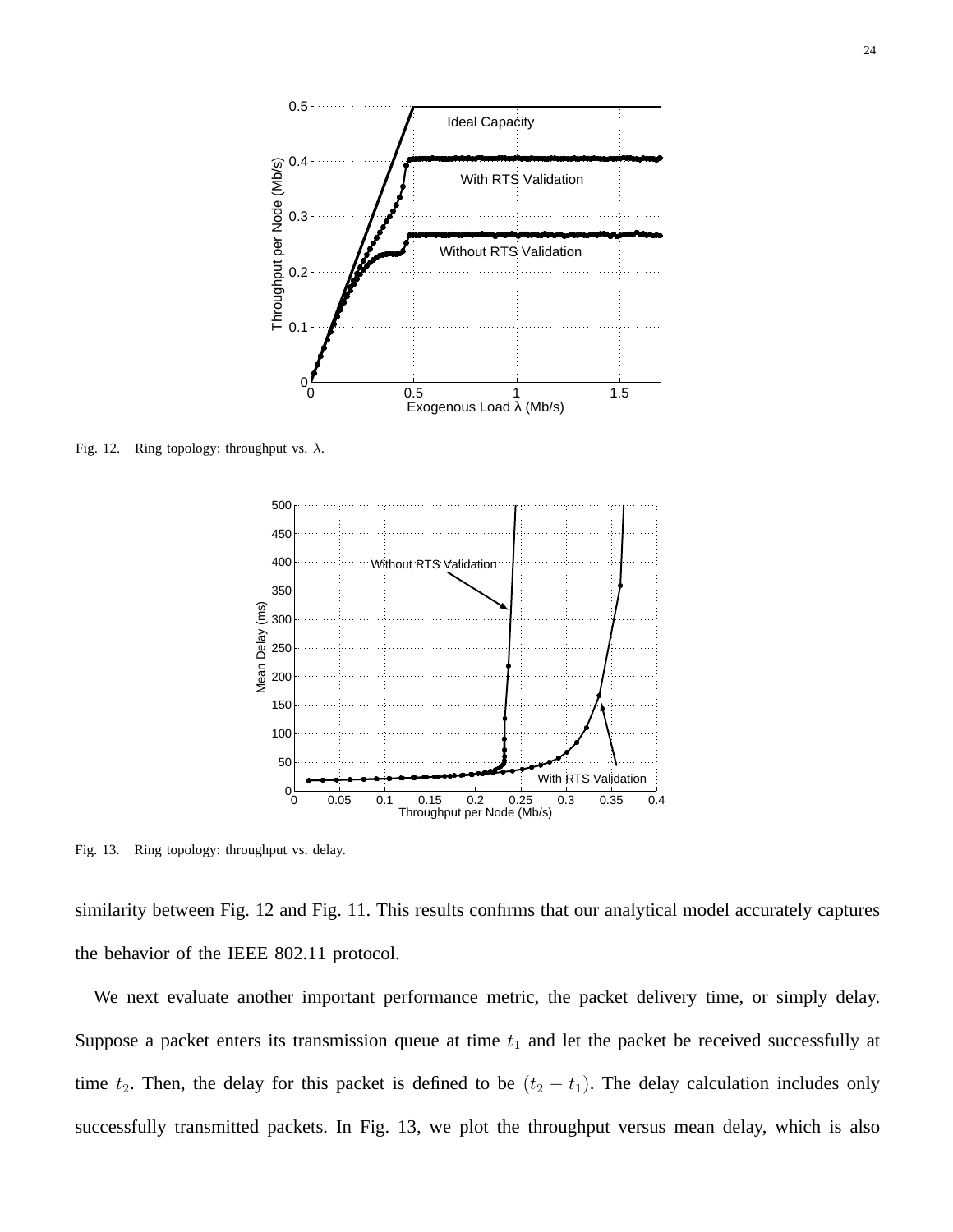![](_page_24_Figure_0.jpeg)

Fig. 14. Effect of changing SHORT RETRY LIMIT.

known as the *operating curve* [20, Page 366]. The operating curve provides a visual depiction of the efficiency of a protocol: the lower the curve, the better the protocol. It is clear from Fig. 13 that the protocol with *RTS* Validation is superior to the standard protocol. Note that the offset of about 18 ms at the bottom of the figure is due to the minimum time needed to perform *RTS*/*CTS* handshake and the transmission of a *DATA* packet.

*b) Effect of modifying the backoff interval:* Our next goal is to study the effect of increasing the backoff interval between successive *RTS* attempts on the network throughput. For doing so, we vary the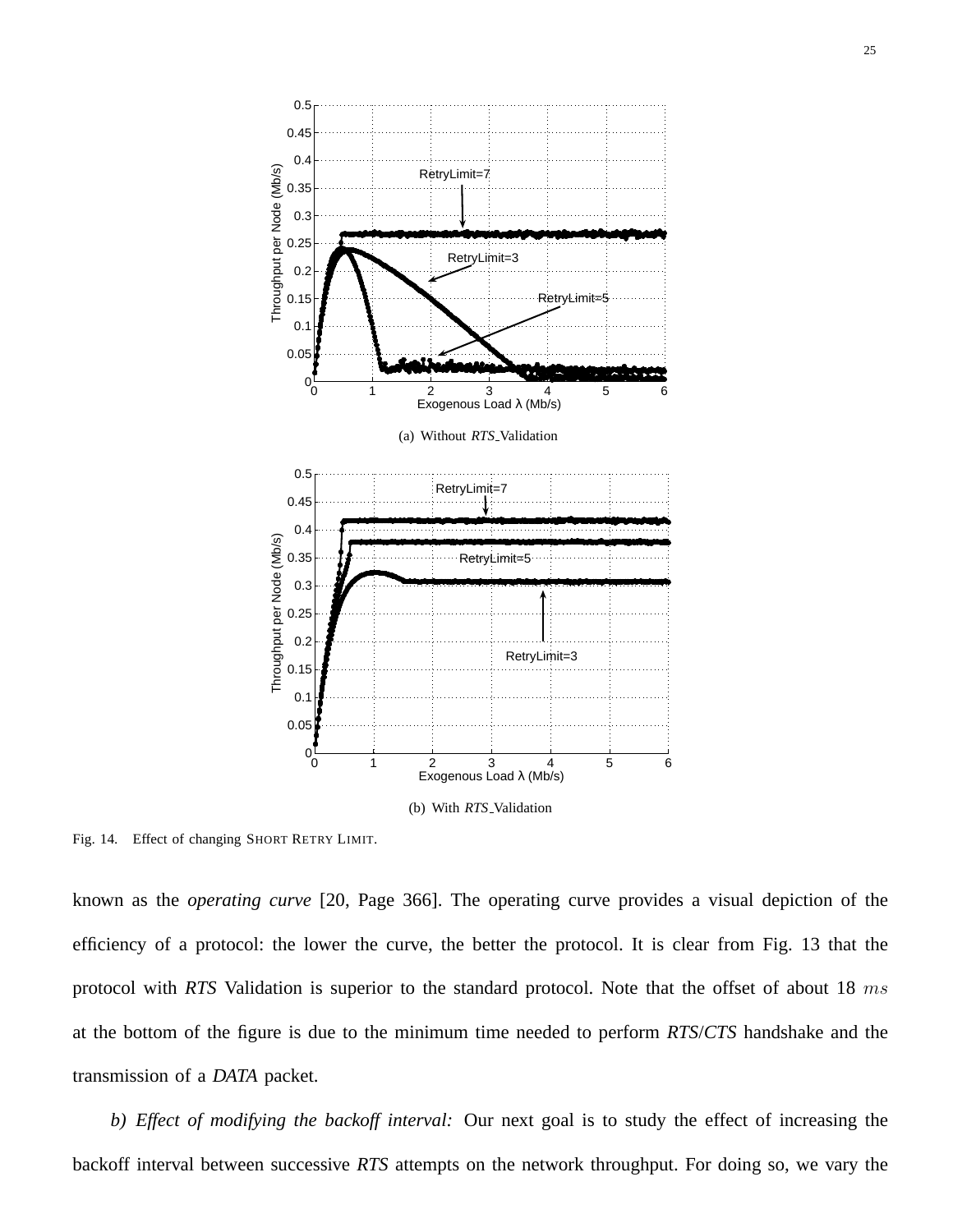SHORT RETRY LIMIT parameter. By increasing the values of this parameter, we increase the maximum allowable number of *RTS* transmission attempts as well as the average backoff interval.

Fig. 14 shows the behavior of the network throughput for SHORT RETRY LIMIT set to 3, 5 and 7. For each value of SHORT RETRY LIMIT, we carry out simulation both with and without *RTS* Validation. The packet size is fixed to 2000 bytes. The most interesting point to note is that if *RTS* Validation is not used, then the throughput tends to zero at high load, for small values of SHORT RETRY LIMIT. Thus, the network behaves as a congested network. An intuitive explanation is that for a small value of SHORT RETRY LIMIT, the network rapidly enters the pseudo-deadlock situation described in Section III-D. We remind that to avoid such pseudo-deadlocks, the backoff interval must be larger than the deferral time requested by the *RTS* packets, which is about 16 ms in this case. This condition is satisfied for SHORT RETRY LIMIT=7, for which the maximum size of the congestion window becomes approximately 20  $ms$ , but not for SHORT RETRY LIMIT equal to 3 or 5, where the maximum congestion window is about 2.5 ms and 10 ms, respectively.

On the other hand, when we use *RTS* Validation, we see that the effect of SHORT RETRY LIMIT is much less pronounced. This is because when *RTS* Validation is in use, the false blocking period is very small, and any deadlock situation cannot persist for long. Thus, the throughput maintains its peak value, even for small values of SHORT RETRY LIMIT. However, increasing the length of backoff intervals does improve the peak throughput that the network can achieve with *RTS* Validation. Thus, *RTS* Validation and increasing backoff intervals should be considered as complementary approaches. Note that increasing SHORT RETRY LIMIT beyond a value of about 10 does not appreciably improve the achievable peak throughput, as shown by the simulation results presented in Table II. Note that setting too high a value for SHORT RETRY LIMIT is undesirable as it could lead to head-of-the-line (HOL) blocking problems.

*c) Effect of changing the packet size:* When channel noise is negligible, larger packet size generally leads to higher throughput since the packet overhead is lower. However, our simulations show that this may not always be the case when false blocking is present. They also illustrate that the solution of increasing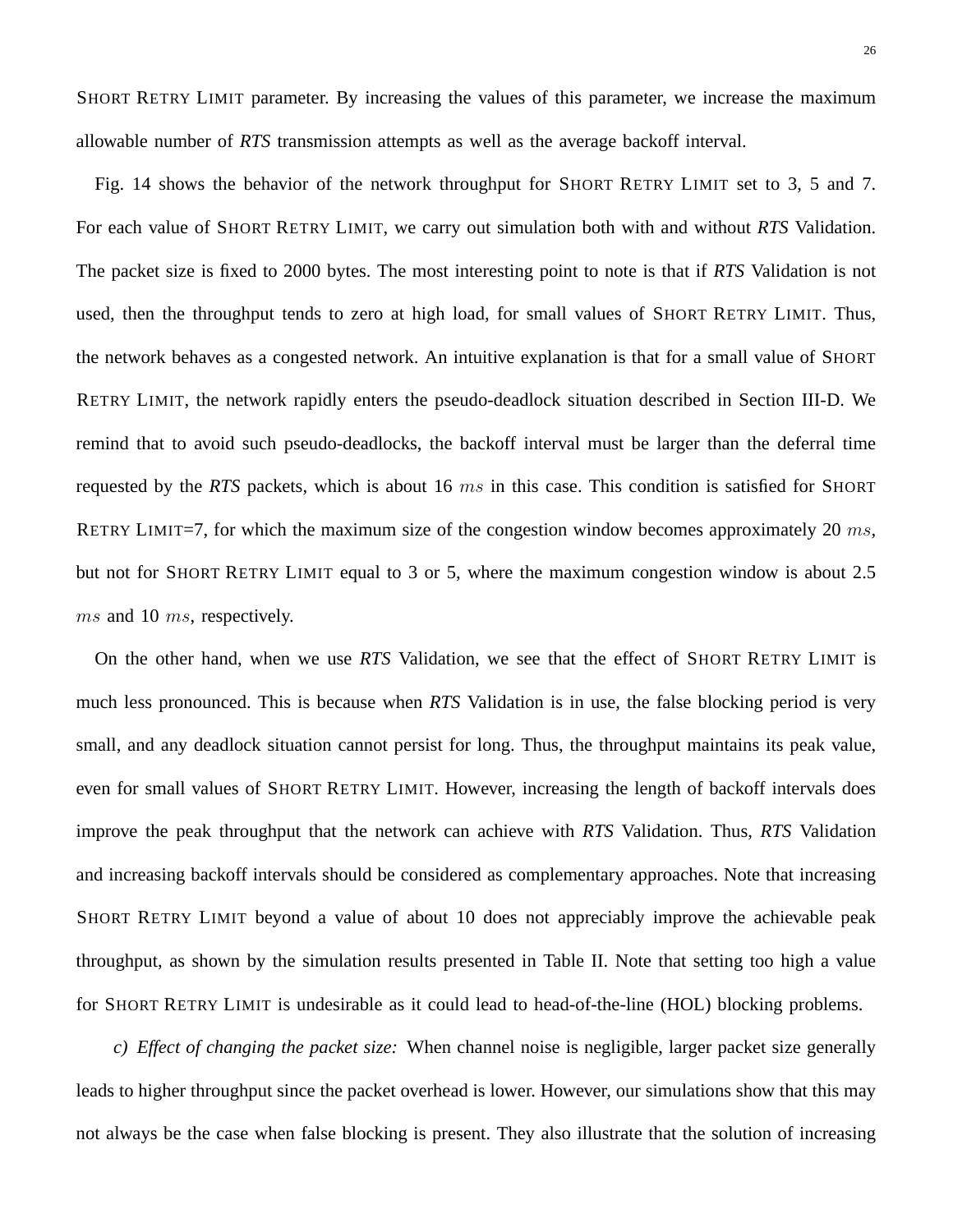TABLE II PEAK THROUGHPUT WHEN INCREASING SHORT RETRY LIMIT.

| <b>SHORT RETRY LIMIT</b>                   |  |                                            |  |
|--------------------------------------------|--|--------------------------------------------|--|
| Peak Throughput With RTS Validation (Mb/s) |  | $0.41 \pm 0.42 \pm 0.43 \pm 0.43 \pm 0.43$ |  |
|                                            |  |                                            |  |

![](_page_26_Figure_3.jpeg)

Fig. 15. Without *RTS* Validation: increasing packet size decreases throughput.

![](_page_26_Figure_5.jpeg)

Fig. 16. With *RTS* Validation: increasing packet size increases throughput.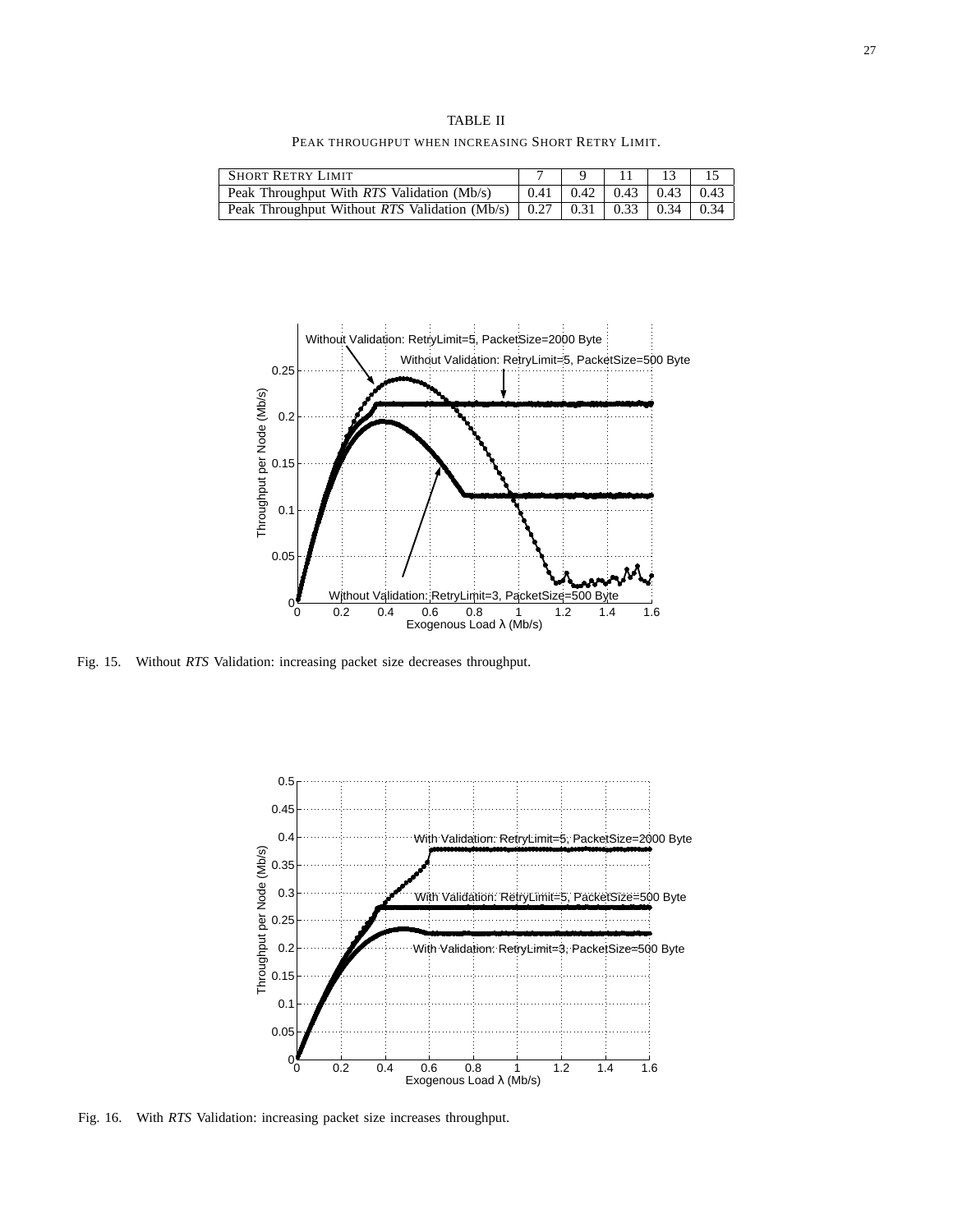![](_page_27_Figure_0.jpeg)

Fig. 17. A random network. The circle represents the transmission range of the node at the center.

backoff intervals alone is not robust.

Fig. 15 plots the throughput as a function of the traffic load for three cases, each without use of *RTS* Validation. The first case is for 500 byte packets and SHORT RETRY LIMIT=3. The saturation throughput (i.e., the throughput at very high load) is only about 60% of the peak throughput in this case. Next, for the same packet size, we set SHORT RETRY LIMIT=5, and find that the saturation throughput and peak throughput become equal. This could lead to the belief that increasing the SHORT RETRY LIMIT parameter is enough to avoid network congestion. However, if we now increase the packet size to 2000 bytes, we find that although the peak throughput increases, the saturation throughput vanishes. We thus observe that, due to false blocking, a network can become congested when the size of packets is increased.

When *RTS* Validation is used, the above situation does not arise, as shown in Fig. 16. Here, as SHORT RETRY LIMIT increased from 3 to 5 (with packet size of 500 bytes), both the peak throughput and saturation throughput increase (note that the axes in Fig. 16 are different from those of Fig. 15). Moreover, the performance improves as the packet size is increased to 2000 bytes, which is the desirable behavior.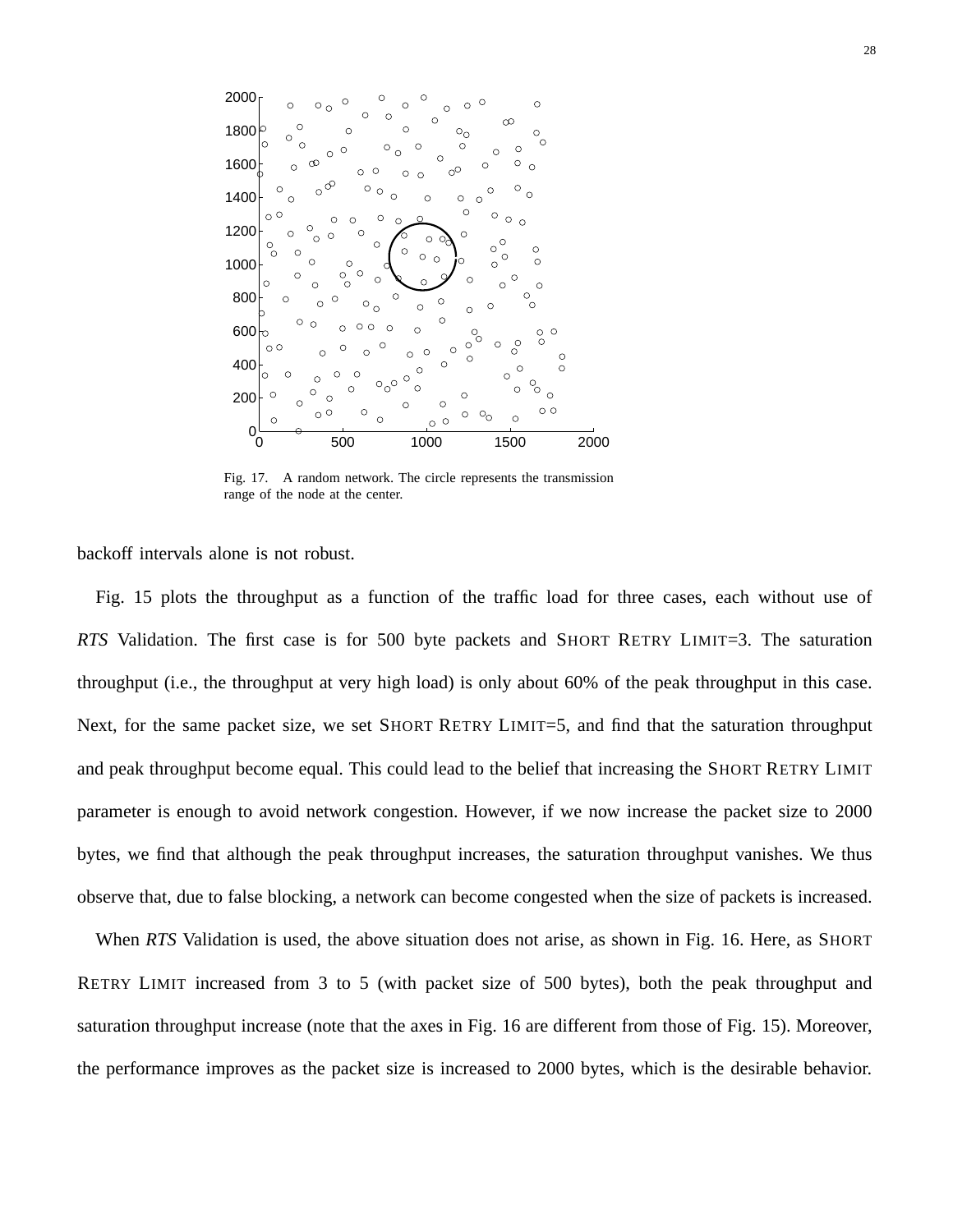*2) Random Network:* Our analysis presented in Section V is valid for arbitrary networks and predicts that *RTS* Validation reduces the probability that the network is in a state with false blocked nodes. Therefore, we expect the number of *DATA* packet transmission to increase when *RTS* Validation is used. However, in a general network, not all these transmissions are successful due to masked nodes [13], thereby limiting somewhat the gain in throughput.

We simulated a network with 200 nodes spread randomly over a  $2000 \times 2000$   $m^2$  area. The nodes are initially distributed on an uniform grid and then the coordinates of each node is perturbed by a Gaussian distributed random number with zero mean and 37.5 variance. Fig. 17 shows the resultant network. The transmission range of each node is 200  $m$ . The channel is assumed to be noiseless so that a receiver can always decode a packet unless the packet overlaps with another transmission by a node within its range. The propagation delay is assumed to be negligible. The nodes remain static. These simulation settings allow us to separate the effects of false blocking from other causes of performance degradation, such as channel fading, propagation delay, and mobility.

We used the same network configuration in all the simulations to avoid fluctuations in the simulation outcomes resulting from topology changes. Each node in this network independently generates a traffic of 2000 byte packets. Packets at each node are generated independently according to a Poisson process with average rate  $\lambda$ . For each new packet, one of the neighbors of the source node is selected at random (uniformly) to be the destination. In order to isolate the effects of routing mechanisms from medium access issues, the destination of each packet is only one hop away. Each node uses a single First-In First-Out (FIFO) queue of infinite size. Therefore, the simulation results are not affected by the issues of finite buffer size. For each value of  $\lambda$ , the simulation is run for a sufficient amount time so that the network generates 200,000 packets on aggregate. We used default parameters of the *NS*. In particular, we have SHORT RETRY LIMIT=7. We simulated the network both with and without *RTS* Validation.

The simulation outcomes are shown in Figs. 18 and 19. In Fig. 18 we plot the throughput, counting only the successfully transmitted *DATA* packets. The *RTS* Validation mechanism is again successful in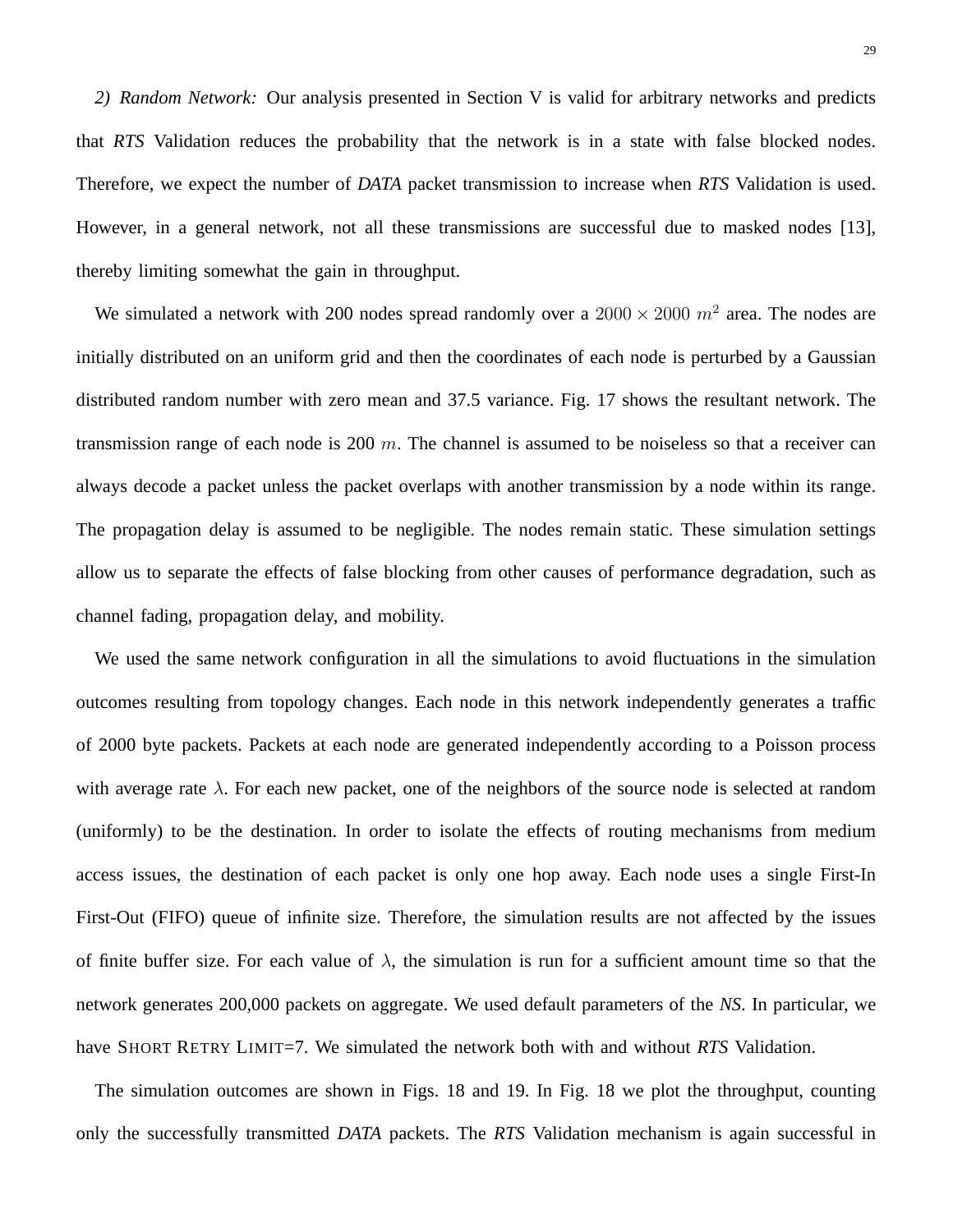![](_page_29_Figure_0.jpeg)

Fig. 18. Random topology: throughput vs.  $\lambda$ .

![](_page_29_Figure_2.jpeg)

Fig. 19. Random topology: delay vs. throughput.

increasing the peak throughput considerably: from about 8.7 Mb/s to about 10.8 Mb/s, a 25% increase. As a reference, we also show the network throughput if *RTS*/*CTS* handshake is not employed at all. In this case, we see that the throughput is only about 5 Mb/s. As a matter of fact, about 80% of the transmitted *DATA* packets collide when we do not use *RTS*/*CTS* handshake. This demonstrates the need for *RTS*/*CTS* handshake in multi-hop wireless networks.

The operating curves for this network is shown in Fig. 19. As we expect, this figure clearly shows that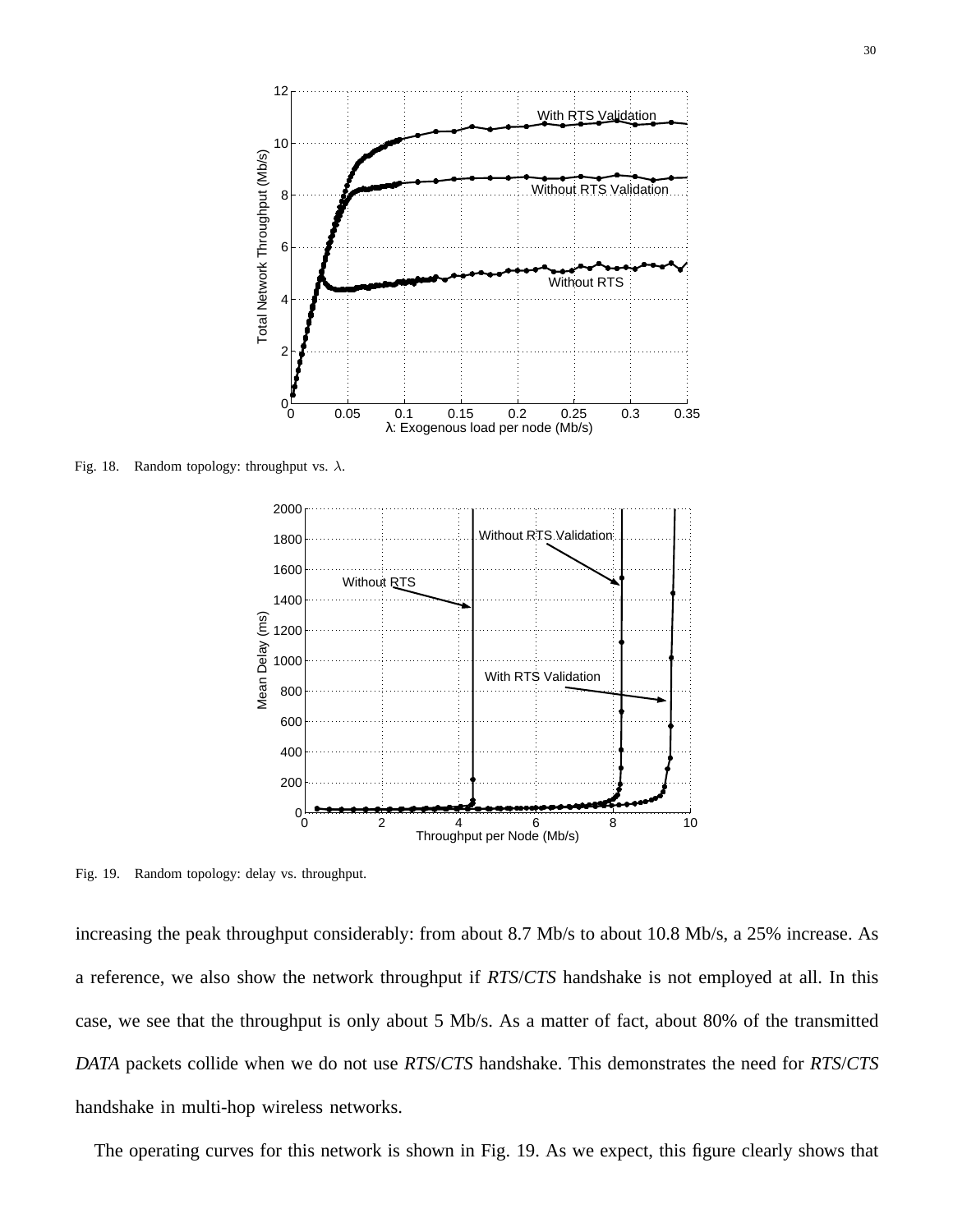the *RTS* Validation is much more efficient than the standard *RTS*/*CTS* access, and the basic access mode performs the worst.

In summary, our simulations verify that the *RTS* Validation mechanism is a very efficient solution to the false blocking problem that improves both the peak and saturation throughput, as well as decreases delay under diverse situations. Moreover, we found that the solution of increasing backoff intervals is neither robust, nor efficient; however, when used in conjunction with *RTS* Validation, it reinforces the effectiveness of *RTS* Validation.

#### VII. CONCLUSION

The *RTS*/*CTS* mechanism is widely used in multi-hop networks to avoid collisions caused by hidden nodes. In current implementations of this mechanism, any node that receives an *RTS* or a *CTS* packet inhibits itself from transmitting without using any further information. In this paper, we have shown that this approach leads to false blocking, where a node may become prohibited from transmitting even if no nearby node transmits. Moreover, false blocking can propagate throughout a network resulting in a large number of false blocked nodes in the network and even pseudo-deadlocks. Through extensive simulations on various network topologies, we have shown that false blocking can significantly impact network performance, e.g., by considerably reducing the peak throughput. Furthermore, in some cases, the throughput may start decreasing as the offered load exceeds a certain value. Therefore, the *RTS*/*CTS* mechanism may congest a network instead of stabilizing it.

We have discussed multiple approaches for mitigating the false blocking problem including the solution of increasing backoff intervals, and our proposed solution, *RTS* Validation. The *RTS* Validation is a simple backward-compatible solution: a node that uses *RTS* Validation defers for an entire packet transmission period if *DATA* packet transfer begins, but defers only for a short time if no transmission takes place when *DATA* packet transmission is expected. We have modeled and analyzed the reduction in false blocking probability resulting from the use of *RTS* Validation in networks of arbitrary topology. The analysis demonstrates that *RTS* Validation is an efficient solution that sharply reduces the probability of false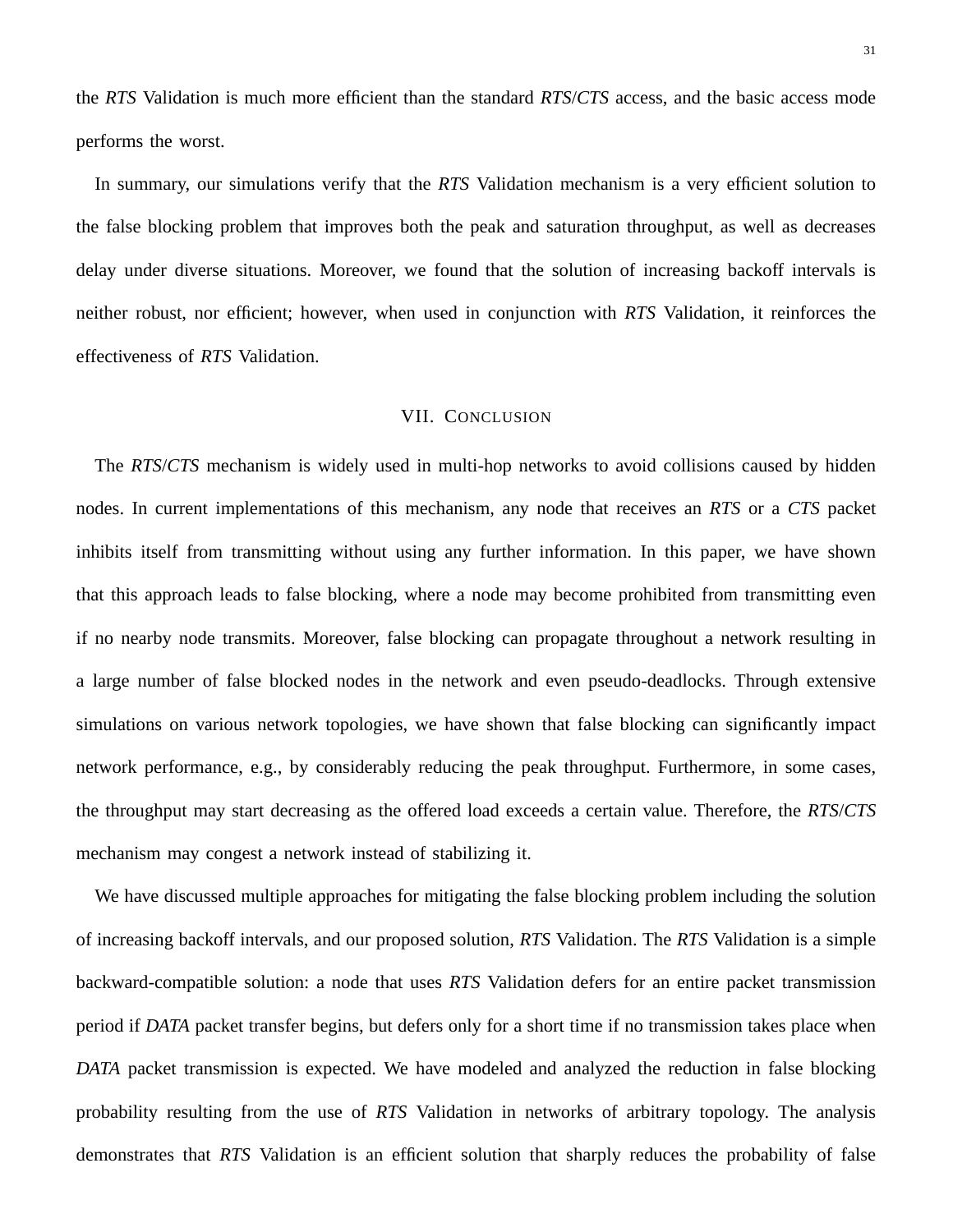blocking.

By means of simulation, we have evaluated the effect of *RTS* Validation on network throughput and delay. The simulations show that the use of *RTS* Validation improves the network performance in at least three aspects: it stabilizes the network throughput at high load; it increases the peak throughput by as much as 50%, and it significantly reduces the average delay. We have also found from simulations that the solution of increasing backoff interval alone is neither efficient nor robust. However, when implemented in conjunction with *RTS* Validation, network performance is further improved.

#### ACKNOWLEDGMENT

The authors would like to thank Dr. Jeffrey B. Carruthers for fruitful discussions on the *RTS* Validation mechanism and Soma Ghosh for her help in setting up the NS simulations.

#### **APPENDIX**

In Section V, we introduced a continuous-time Markov chain framework that allows to model the qualitative behavior of general IEEE 802.11 wireless networks. In this appendix, we describe in detail the state transitions of this Markov chain.

It is convenient for this purpose to define some auxiliary variables. Let  $\mathcal{B}_i$  be the set of neighbors of node *i*. We let  $b_i(s) = 1$  be the blocking indicator of node *i*, i.e.  $b_i(s) = 1$  if node *i* is blocked in state  $s, b_i(s) = 0$  otherwise. Clearly, node i is blocked either because of a genuine or false *RTS* or a *CTS* or if one of the nodes in its neighborhood is transmitting (node i may not have heard the *RTS* or *CTS* if it were masked). Mathematically,  $b_i(s) = 1$  if and only if either  $i \in B_j$  for some  $B_j \in \mathbb{B}$ , or  $rts_{ij} = 1$  (for some j), or  $cts_{ij} = 1$  (for some j), or  $t_j(s) = 1$  for some  $j \in \mathcal{B}_i$ .

We define  $N_i(s)$  ( $\subseteq \mathcal{B}_i$ ) to be the set of nodes that can hear a control packet sent by node i in state s. In other words, these are the neighboring nodes of node  $i$  that sense the channel idle in state  $s$ , i.e.  $j \in N_i(s)$  if and only if  $\forall k \in \mathcal{B}_j$ ,  $t_k(s) = 0$ .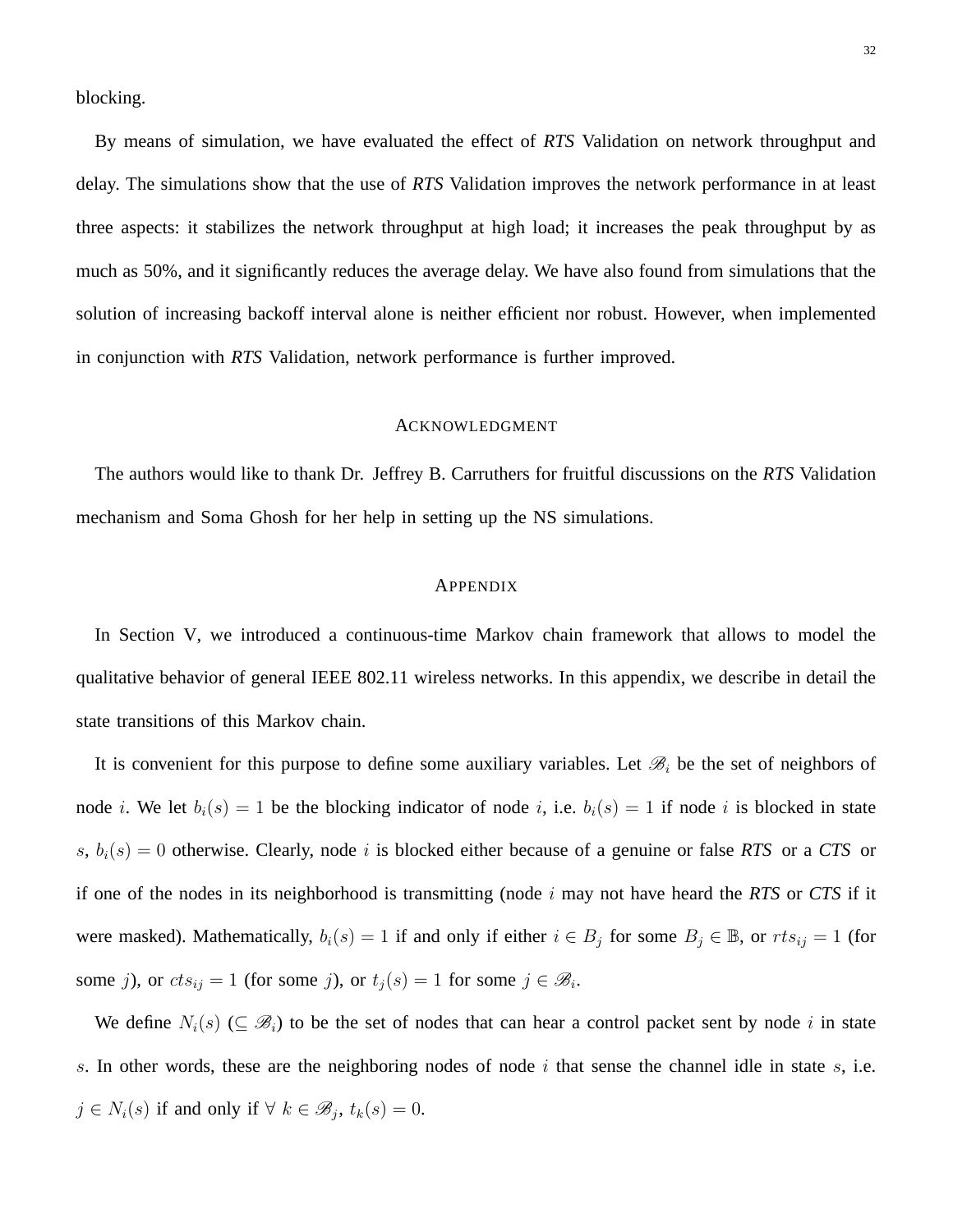| <b>Type</b>      | From State s                                                 | To State s'                                            | Rate              | <b>Event</b>                                                         |
|------------------|--------------------------------------------------------------|--------------------------------------------------------|-------------------|----------------------------------------------------------------------|
| 1.               | $q_i$                                                        | $q_i+1$                                                | $p_{ij}\lambda_i$ | An exogenous arrival at node $i$ , with node $j$ as the destination. |
|                  | $D_i$                                                        | $D_i \stackrel{j}{\Leftarrow}$ , $j \in \mathscr{B}_i$ |                   |                                                                      |
| $\overline{2}$ . | $q_i$                                                        | $q_i-\overline{1}$                                     | $\mu$             | Completion of a successful $DATA$ transmission by node $i$ .         |
|                  | $u_i=1$                                                      | $u_i=1$                                                |                   |                                                                      |
|                  | $w_i$                                                        | $w_i=0$                                                |                   |                                                                      |
|                  | $t_i=1$                                                      | $t_i=0$                                                |                   |                                                                      |
|                  | $rts_{ji}, \ j \in \mathscr{B}_i$                            | $(rts_{ji}-1)^+$                                       |                   |                                                                      |
|                  | $cts_{jd_i},\ j\in\mathscr{B}_{d_i}$                         | $(cts_{jd_i}-1)^+$                                     |                   |                                                                      |
|                  | $D_i$                                                        | $D_i \stackrel{d_i}{\Rightarrow}$                      |                   |                                                                      |
| $\overline{3}$ . | $q_i$                                                        | $\frac{q_i}{u_i \equiv 1}$                             | $\mu$             | Completion of an unsuccessful $DATA$ transmission by node $i$ .      |
|                  | $u_i=0$                                                      |                                                        |                   |                                                                      |
|                  | $w_i$                                                        | $w_i+1$                                                |                   |                                                                      |
|                  | $t_i=1$                                                      | $t_i=0$                                                |                   |                                                                      |
|                  | $rts_{ji}, \ j \in \mathscr{B}_i$                            | $(rts_{ji}-1)^{+}$                                     |                   |                                                                      |
|                  | $cts_{jd_i},\ j\in\mathscr{B}_{d_i}$                         | $(cts_{jd_i}-1)^+$                                     |                   |                                                                      |
| $\overline{4}$ . | $q_i > 0$                                                    | $q_i$                                                  | $\sigma_{w_i}$    | An unsuccessful RTS attempt to node $d_i$ by node i.                 |
|                  | $\boldsymbol{w}_i$                                           | $w_i+1$                                                |                   |                                                                      |
|                  | $t_i=0$                                                      | $t_i=0$                                                |                   |                                                                      |
|                  | $b_i=0$                                                      | $b_i=0$                                                |                   |                                                                      |
|                  | $b_{d_i} = 1$                                                | $\overline{b_{d_i}=1}$<br>$\overline{f+1}$             |                   |                                                                      |
|                  |                                                              |                                                        |                   |                                                                      |
|                  | $\mathbb B$                                                  | $\mathbb{B} \overset{N_i(s)}{\Leftarrow}$              |                   |                                                                      |
|                  | $u_k, k \in V_i$                                             | $u_k=0$                                                |                   |                                                                      |
| 5.               | $q_i > 0$                                                    | $\frac{q_i}{t_i=1}$                                    | $\sigma_{w_i}$    | A successful RTS attempt to node $d_i$ by node i.                    |
|                  | $t_i=0$                                                      |                                                        |                   |                                                                      |
|                  | $\boldsymbol{u}_i$                                           | $u_i=1$                                                |                   |                                                                      |
|                  | $b_i=0$                                                      | $b_i=0$                                                |                   |                                                                      |
|                  | $\overline{b_{d_i}}=0$                                       | $\overline{b_{d_i}}=1$                                 |                   |                                                                      |
|                  | $rts_{ji}, \ j \in N_i$                                      | $rts_{ji} + 1$                                         |                   |                                                                      |
|                  | $cts_{jd_i},\ j\in N_{d_i}$<br>$u_k, k \in V_i \cup V_{d_i}$ | $cts_{jd_i} + 1$<br>$u_k=0$                            |                   |                                                                      |
| 6.               | f > 0                                                        | $f-1$                                                  | $f\cdot\gamma$    | Completion of the $j$ -th false blocking period.                     |
|                  | $\mathbb B$                                                  | $\mathbb{B}\overset{B_j}{\Rightarrow}$                 |                   |                                                                      |
|                  |                                                              |                                                        |                   |                                                                      |

TABLE III THE TRANSITIONS OF THE MARKOV CHAIN  $\mathbf{X}(t)$ .

Next, we denote  $d_i(s)$  to be the destination for the packet at the head of the queue at node i. Thus,  $d_i(s)$  is the first element in the array  $D_i(s)$ .

Finally, let  $V_i(s)$  denote the set of vulnerable nodes around node i in state s. These nodes are receiving a packet in state s and any transmission from node i will destroy this packet. Clearly,  $j \in V_i(s)$  if and only if node j is in the neighborhood of node i and node j is receiving a packet from another node  $k$ . Mathematically, these conditions translate into  $j \in \mathcal{B}_i$ ,  $j = d_k(s)$  for some k and  $t_k(s) = 1$ .

With this notation, Table III show all the transitions possible out of any state. There are four events that cause a state transition: (i) an exogenous arrival at a node; (ii) an *RTS* transmission attempt, which may or may not be successful; (iii) completion of a *DATA* packet transmission, which may or may not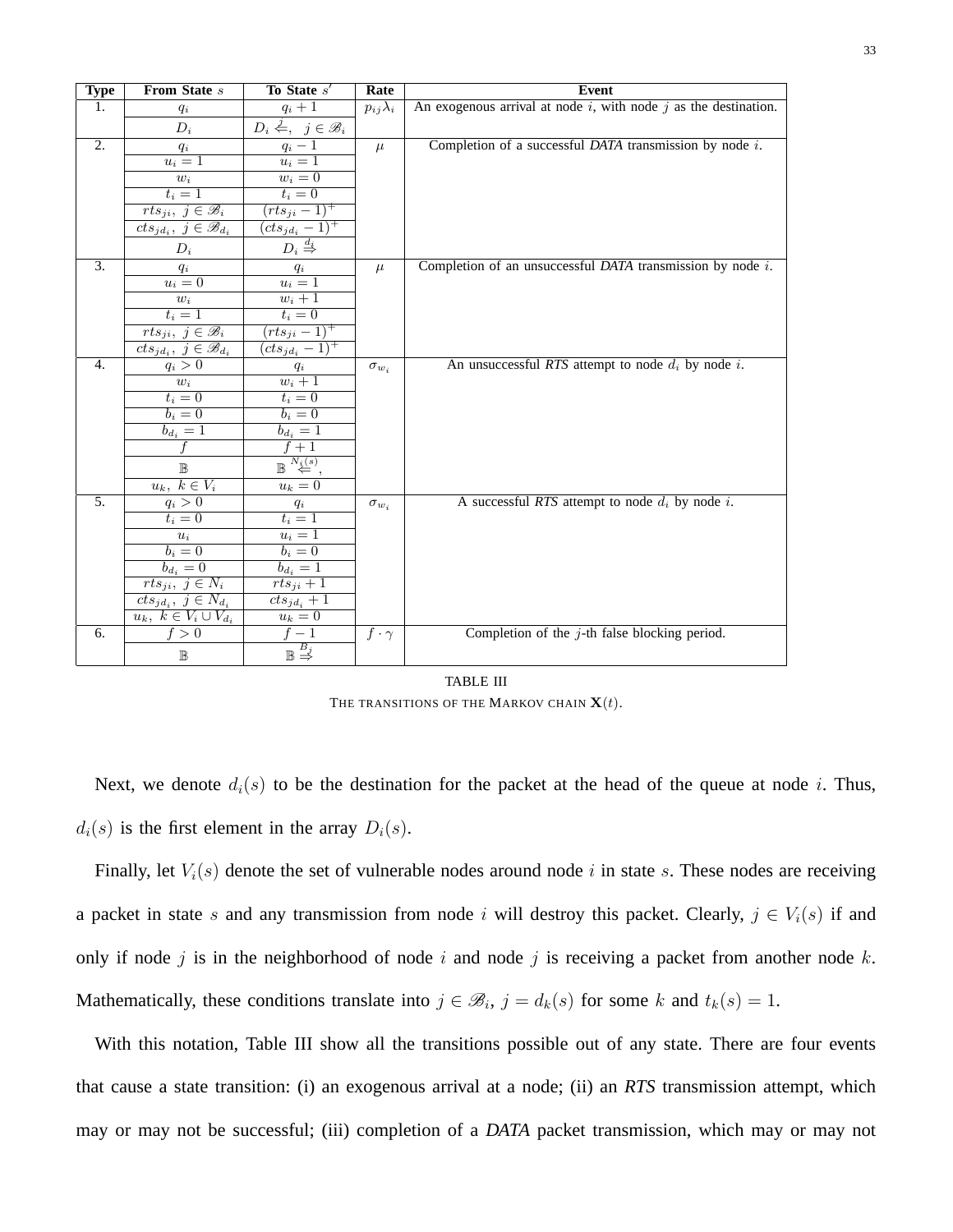have collided; and (iv) completion of a false blocking period. So, there are six types of transitions for each node i, i.e. at most  $6N$  transitions can occur out of a given state. However, not all transitions are possible out of each state. The variable values in the second column defines the conditions which must be satisfied for that transition. For example, a node can send an *RTS* only if it is not blocked in that state. So, we must have  $b_i = 0$  for a Type 4 or Type 5 transition. The third column defines the new state. The rate of transition is shown in the fourth column, and the fifth column describes the event that causes this transition. We use the notation  $(x)^+$  to denote  $\max\{0, x\}$ . The insertion of the integer j at the end of the array  $D_i$  is denoted by  $D_i \stackrel{j}{\leftarrow}$ , and the deletion of the first element from the array  $D_i$  is denoted by  $D_i \stackrel{d_i}{\Rightarrow}$ . Similarly,  $\mathbb{B} \stackrel{N_i(s)}{\Leftarrow}$  denotes the insertion of the set  $N_i(s)$  in the collection  $\mathbb{B}$ , and  $\mathbb{B} \stackrel{B_j}{\Rightarrow}$  denotes the deletion of the  $j$ -th set from  $\mathbb B$ . The destination of each new packet sent by a node is chosen with a fixed probability among its neighbors, but other Markovian policies can be accommodated similarly.

#### **REFERENCES**

- [1] Mesh Networks corp. (now part of Motorola corp.). [Online]. Available: http://www.meshnetworks.com/
- [2] Tropos corp. [Online]. Available: http://www.tropos.com/
- [3] P. Gupta and P. R. Kumar, "The capacity of wireless networks," *IEEE Transactions on Information Theory*, vol. IT-46, no. 2, pp. 388–404, March 2000.
- [4] L. Kleinrock and F. A. Tobagi, "Packet switching in radio channels: Part 2 the hidden node problem in carrier sense multiple access modes and the busy tone solution," *IEEE Transactions on Communications*, vol. COM-23, no. 12, pp. 1417–1433, 1975.
- [5] Z. J. Haas, J. Deng, P. Papadimitratos, and S. Sajama, "Wireless ad hoc networks," in *Wiley Encyclopedia of Telecommunications*, J. G. Proakis, Ed. Wiley, December 2002.
- [6] S. Ray, D. Starobinski, and J. B. Carruthers, "Performance of wireless networks with hidden nodes: A queueing-theoretic analysis," *Elsevier Journal of Computer Communications (Special Issue on the Performance of Wireless LANs, PANs, and Ad-Hoc Networks)*, vol. 28, pp. 1179–1192, June 2005.
- [7] *Wireless LAN Medium Access Control (MAC) and Physical Layer (PHY) Specification*, ANSI/IEEE Std. 802.11, 1999.
- [8] P. Karn, "MACA a new channel access method for packet radio," in *ARRL/CRRL Amature Radio 9th Computer Networking Conference*, September 22 1990, pp. 134–140.
- [9] V. Bharghavan, A. Demers, S. Shenker, and L. Zhang, "MACAW: A media access protocol for wireless LANs," in *Proceedings of ACM SIGCOMM '94*. ACM, 1994, pp. 212–225.